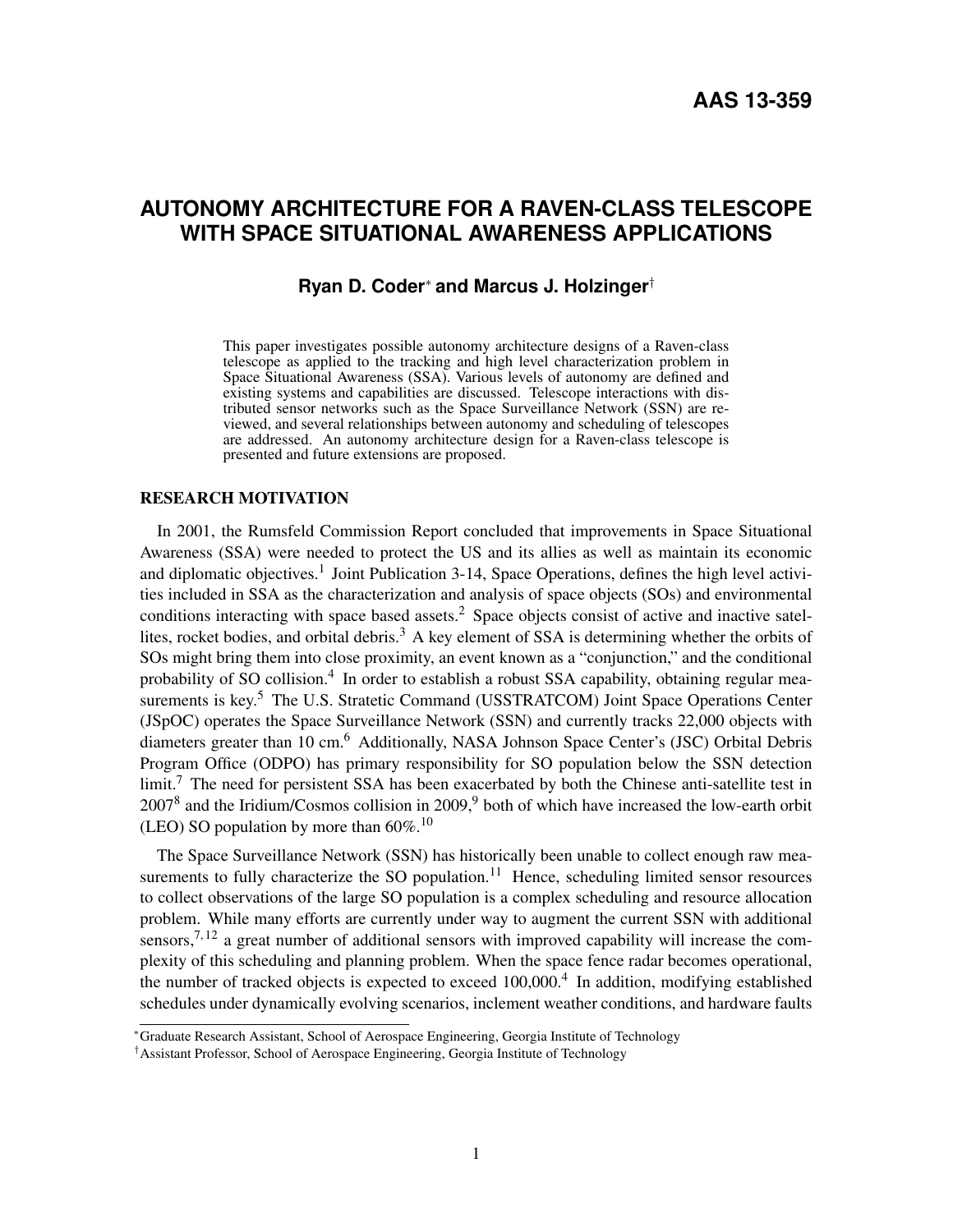is difficult.<sup>[11](#page-17-10)</sup> The planning and scheduling is complicated by the fact that the current global network of SSN sensors are not exclusively controlled by the Air Force Space Command (AFSPC), but also by other entities that provide data to the command, such as foreign governments or other government agencies (OGA) such as the Missile Defense Agency.[4](#page-17-3)

Not only has the number of SOs tracked by the SSN greatly increased, but the data products and services provided by JSpOC have a record number of customers as well. Currently more than 100 countries as well as commercial satellite operators regularly request conjunctions assessments and launch screenings.<sup>[4](#page-17-3)</sup> This has greatly increased the workload of JSpOC, as human analysts are needed to catalog orbital debris, recover lost satellites from uncorrelated tracks, and ensure computer calculated answers are intuitively correct.<sup>[13](#page-17-12)</sup> Compounding this problem, the Air Force has faced several challenges concerning staffing a sufficient number of qualified analysts.<sup>[4,](#page-17-3) [13](#page-17-12)</sup>

Outside of these current operational challenges, there is also room for improved utility of the sensors themselves. As previously discussed, as sensor assets with greater capabilities are brought online, a greater number of SOs will be able to be added to the current SSN catalog. Thus, It will become increasingly likely that in the process of completing an assigned observation, a sensor asset will detect additional SOs previously unknown, such as orbital debris, in the vicinity of space around the initial target. Due to the centralized planning yet distributed nature of current SSN sensors<sup>[14](#page-17-13)</sup> and the fast time scales involved in making SO observations,<sup>[15,](#page-17-14) [16](#page-17-15)</sup> decisions concerning follow up observations are best made locally at the sensor location, and globally on time scales that are incompatible with human in-the-loop decision making.

The large number of SOs, complex scheduling constraints, high human workloads, and short time scales are persistent challenges that are well suited to using autonomy approaches.<sup>[17](#page-17-16)</sup> The term 'au-tonomy' is often used to describe any system that can operate without human intervention.<sup>[18](#page-18-0)</sup> For the purposes of this paper, autonomy will be discussed using the three levels of Intelligent Machine De-sign defined by NASA's Goddard Space Flight Center (GSFC) for use in spacecraft.<sup>[18](#page-18-0)</sup> These three levels, Reaction, Routine, and Reflection, are defined by increasing levels of autonomy. The most basic of the three, the Reaction level, is primarily responsible for processing sensor information and commanding actuators over very short time scales. The Routine level is where routine evaluation and planning behaviors occur over medium time scales. Finally, the Reflective level is where high level planning, review, and learning occur over large time scales.

The core of an intelligent agent acting at the Reflective level is its ability to reason and learn about its environment. To discuss autonomous agents that learn, this paper will also utilize the three commonly accepted types of learning. Each of these are categorized by the type of feedback available to the agent for learning. In supervised learning, the agent observes input-output pairs and learns a function which maps between them through techniques such as linear regression. In reinforcement learning, an agent is presented with either a reward or punishment after taking some actions, and is tasked with learning which actions were most responsible for the presented reinforcement. In unsupervised learning, no explicit feedback is provided to the agent to facilitate learning.<sup>[19](#page-18-1)</sup>

Various levels of autonomy aside, sensor networks like the SSN are also examples of distributed sensor networks (DSNs). As applied to the tracking of SOs, DSNs "...may be classified as a nonlinear consensus tracking problem on a time-varying graph with incomplete data and noisy com-munications links."<sup>[20](#page-18-2)</sup> For DSNs, two primary goals are the scheduling and tasking of individual sensors, as well as the fusion of track information they generate. A major consideration when designing a DSN is whether the scheduling and planning problems are completed by a centralized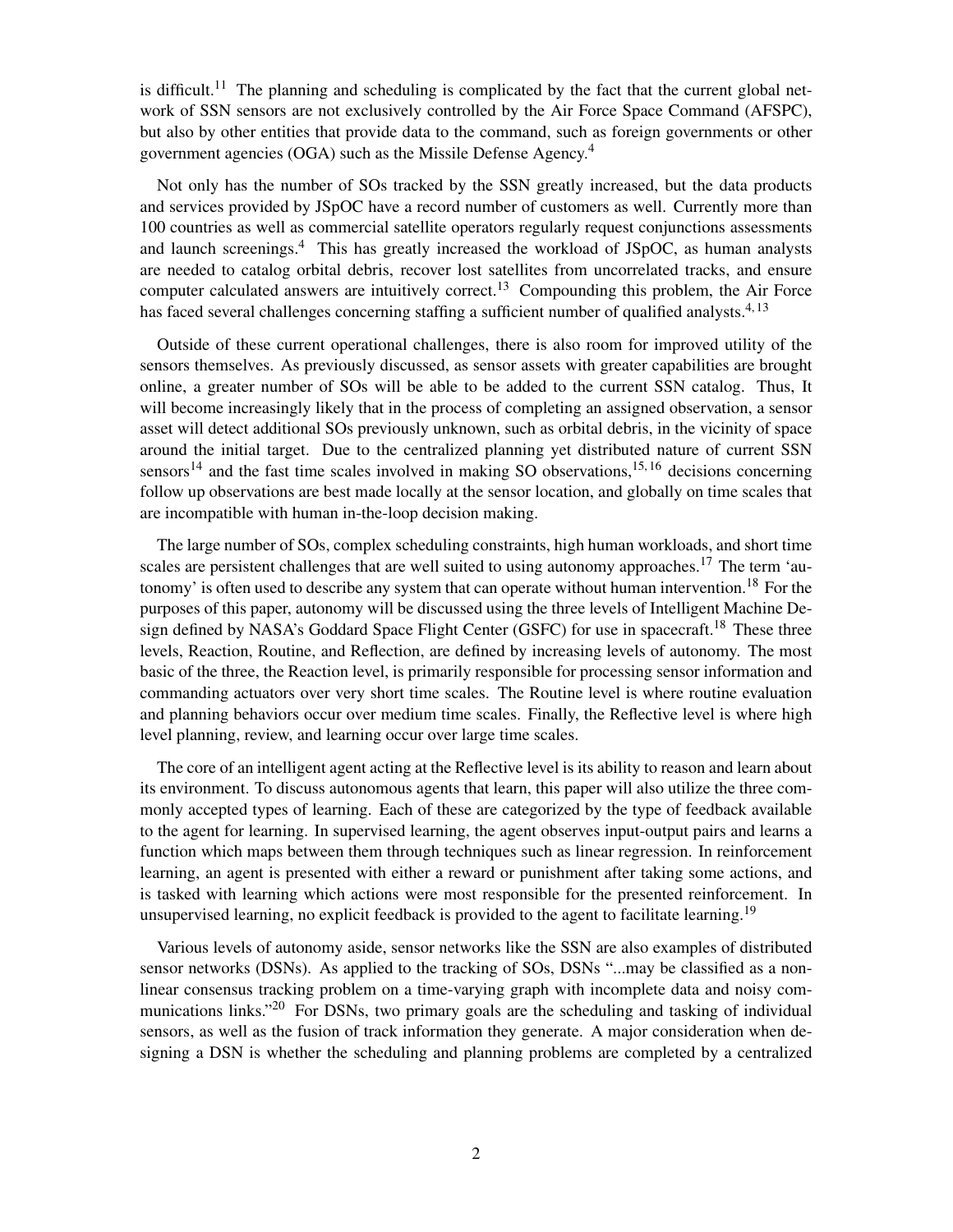agent, distributed among multiple functionally or spatially distributed agents, or some combination thereof.<sup>[14](#page-17-13)</sup> While distributed agents may be desirable from a design for robustness perspective, the varying capabilities of distributed sensor assets may result in inconsistent SO state estimates.<sup>[20](#page-18-2)</sup> The astronomical community has investigated the distributed networking and coordination of heterogeneous telescope networks, pioneered by astronomers looking to improve observation response time to Gamma Ray Burst (GRB) events.<sup>[21](#page-18-3)</sup>

The proposed research presents an autonomy architecture for the Raven-class telescope system, and seeks to elevate the level of autonomy from "Routine" to "Reflection."<sup>[18](#page-18-0)</sup> The Raven program began at the Air Force Research Laboratory (AFRL) Directed Energy Directorate's Air Force Maui Optical and Supercomputing (AMOS) site. A Raven-class telescope system is not defined by a specific combination of components. Rather, it is a design paradigm where commercial off-theshelf (COTS) hardware and software are combined to fulfill the requirements set forth by a given mission, such as precision tracking of SOs. Physically, the Raven system is a combination of several physical components: the telescope and dome, the CCD, control computer, the weather station, and a GPS receiver and timing system. While the Raven program initially started as an R&D effort, in 2001 a Raven located at the Maui Space Surveillance Site became a contributing sensor to the  $SSN<sup>11</sup>$  $SSN<sup>11</sup>$  $SSN<sup>11</sup>$  The low cost of COTS hardware coupled with the Raven's history in R&D make it an ideal research platform for an academic institution like the Georgia Institute of Technology.

This paper will present a loose history of autonomous telescopes and highlight current opportunities for beneficial application of autonomy to SO tracking and characterization. A proposed autonomy architecture for a Raven-class Telescope (RCT) is then discussed and a notional environment learning agent is described. The autonomous agents discussed will be implemented on a Raven-class telescope at the Georgia Institute of Technology to form a multi-agent system, which will be verified by performing SSA research. This paper will then discuss how this MAS could fit into a DSN like the SSN, along with directions for future work.

#### APPLICATION OF AUTONOMY

#### Past and Current Autonomous Telescopes

Telescopes have had various levels of autonomy over the last decades, starting with the first scheduled telescopes in the  $1960s<sup>22</sup>$  $1960s<sup>22</sup>$  $1960s<sup>22</sup>$  The Raven system at AMOS is capable of acting at the "Routine" level of autonomy. Using the weather station sensors, it can detect nautical twilight to begin automated boot sequences and detect inclement weather to suspend operation. More impressively, given a set of tasks, it can determine an appropriate observation schedule to satisfy the human-provided objectives.[11](#page-17-10)

An existing autonomous telescope is the Meter-Class Autonomous Telescope (MCAT), deployed to Kwajalein Atoll in order to perform orbital debris observations for both NASA and the AFRL. MCATs mission is the detection of orbital debris in both low-inclination LEO orbits and at geosynchronous earth orbit (GEO), with detection limits of 2 and 10 cm diameters respectively. Also, MCAT is intended to observe targets of opportunity alongside Kwajalein range radar stations. MCAT was designed with autonomy in mind, and is planned to execute<sup>[7](#page-17-6)</sup> "Tasking, data acquisition, data reduction, and even some analysis aspects..." with "...minimal or optional" user intervention.

An example DSN of telescopes was Los Alamos' Telescope ALert Operations Network (TALON). The TALON network server was comprised physically of RAPid Telescopes for Optical Response (RAPTOR) telescopes interconnected using standard TCP/IP protocols. Each RAPTOR had a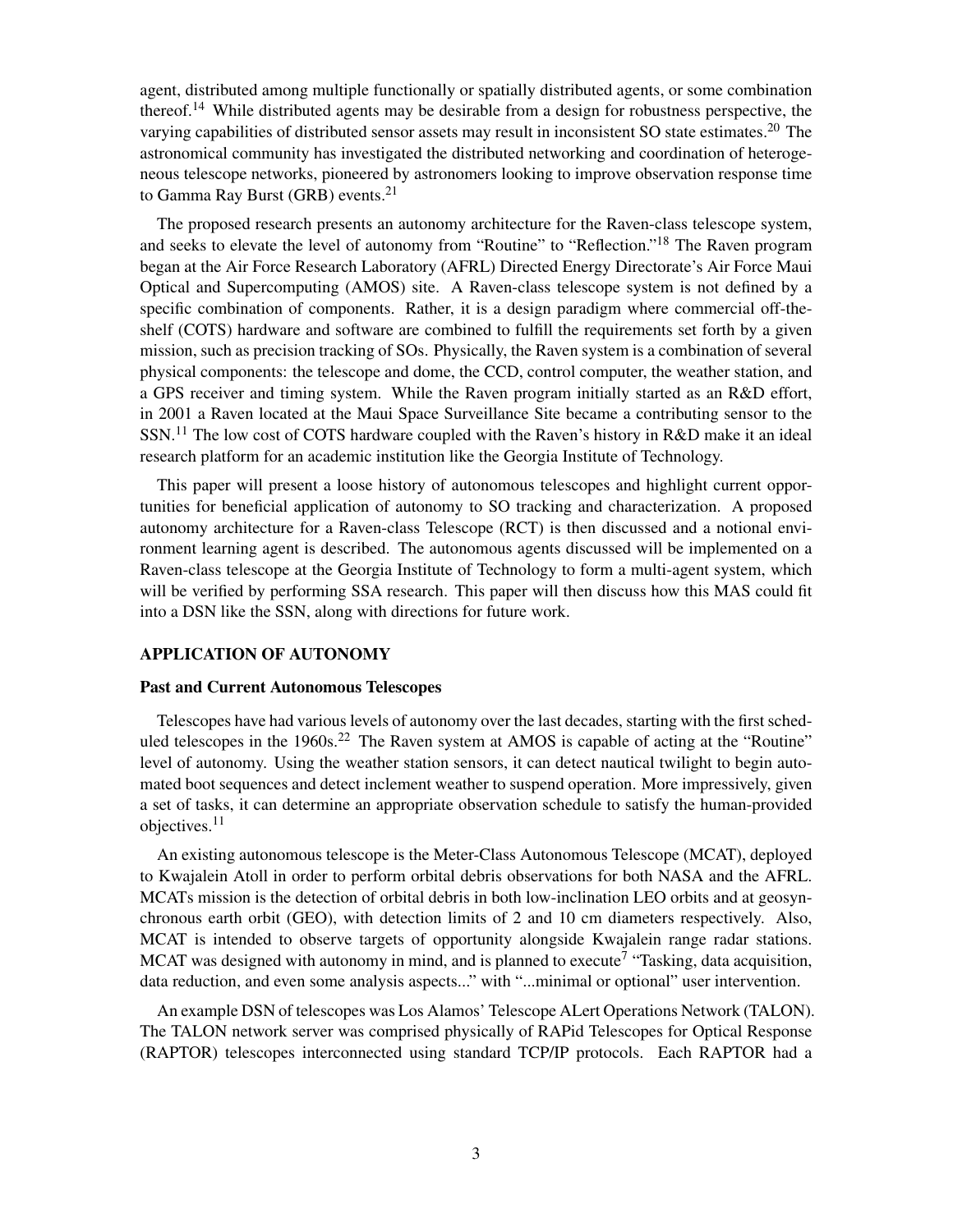"client" agent which was responsible for transmitting data to a centralized server. This centralized server synthesized these individual data logs to produce follow-up observation alerts which were pushed back to all telescopes connected to the TALON.<sup>[23](#page-18-5)</sup>

Recently, detailed thought has been applied to moving telescope network autonomy to the Reflective level. The Thinking Telescope program at Los Alamos National Laboratories has taken lessons learned from TALON and has combined additional RAPTOR telescopes with unsupervised learning techniques. The architecture consists of a vast database of observational variations from persistent sources coupled with intelligent agents. These agents learn over time to distinguish between actual gamma ray burst (GRB) events and environment noise such as airplane lights and other non-celestial phenomena.[24](#page-18-6)

## Cognition Models for Autonomy

When examining past and present autonomous systems, it is apparent that despite their different applications many systems share similar autonomous architecture. This is a result of the common goals that an autonomous system must achieve, provided with similar means to achieve these goals. As autonomous systems become more intelligent, they ultimately strive to emulate the decision making processes of humans. Of the many decision making processes, or cognition models, that exist, perhaps one of the most widely known is the Observe, Orient, Decide, Act (OODA) loop proposed by John Boyd. Boyd is historically remembered for his part in the creation of Energy-Maneuverability theory and subsequent successes with the Air Force's Lightweight Fighter program. While his theory was initially applied to military conflicts, it was later abstracted to businesses, governments, and other societal structures.[25](#page-18-7)

A basic diagram depicting Boyd's OODA loop can be seen in Fig. [1](#page-4-0) below. The first step, Observe, involves collecting data from the environment. The second step, Orient, describes the analysis and synthesis of these observations in order to producing a current view of impression of the world. The next step, Decide, involves planning a course of action based on the current model of reality. The last step, Act, is simply the step where action is taken in the environment. This action imparts a last effect on the environment, the results of which are then observed, thus cycling the loop anew.<sup>[25](#page-18-7)</sup> Part of the success of the OODA loop is that Boyd supports his ideas by deriving its basic tenets from physics and mathematical principles.<sup>[26](#page-18-8)</sup>

Boyd first utilizes Gödel's Incompleteness Theorem to posit that any "...physical systems we evolve to represent or deal with large portions of reality will at best represent or dealt with that reality incompletely or imperfectly."<sup>[26](#page-18-8)</sup> But, he then uses Heisenberg's Uncertainty Principle and the Second Law of Thermodynamics to postulate that "... any inward-oriented and continued effort to improve the match-up of concept with observed reality will only increase the degree of mismatch." $27$ He concludes that the only way to fully understand and shape an evolving, uncertain reality is to adapt the abstract models of reality, on which decisions are made, by continually cycling through the OODA loop.<sup>[27](#page-18-9)</sup> This principle seems to be of great relevance when designing an autonomous systems that operative at the Reflective level of autonomy. In order for such a system to successfully understand, synthesize, and interact with its environment, the underlying models of physics on which it makes decisions can not be static or unchanging with time. However, of the significant amount of research conducted in machine learning, most algorithms are implemented to solve simple games with static environments, so that criteria for stability of the learning process or local optimality can be established.<sup>[28,](#page-18-10) [29](#page-18-11)</sup> Thus, there is a need for a paradigm shift in the way current autonomous systems learn.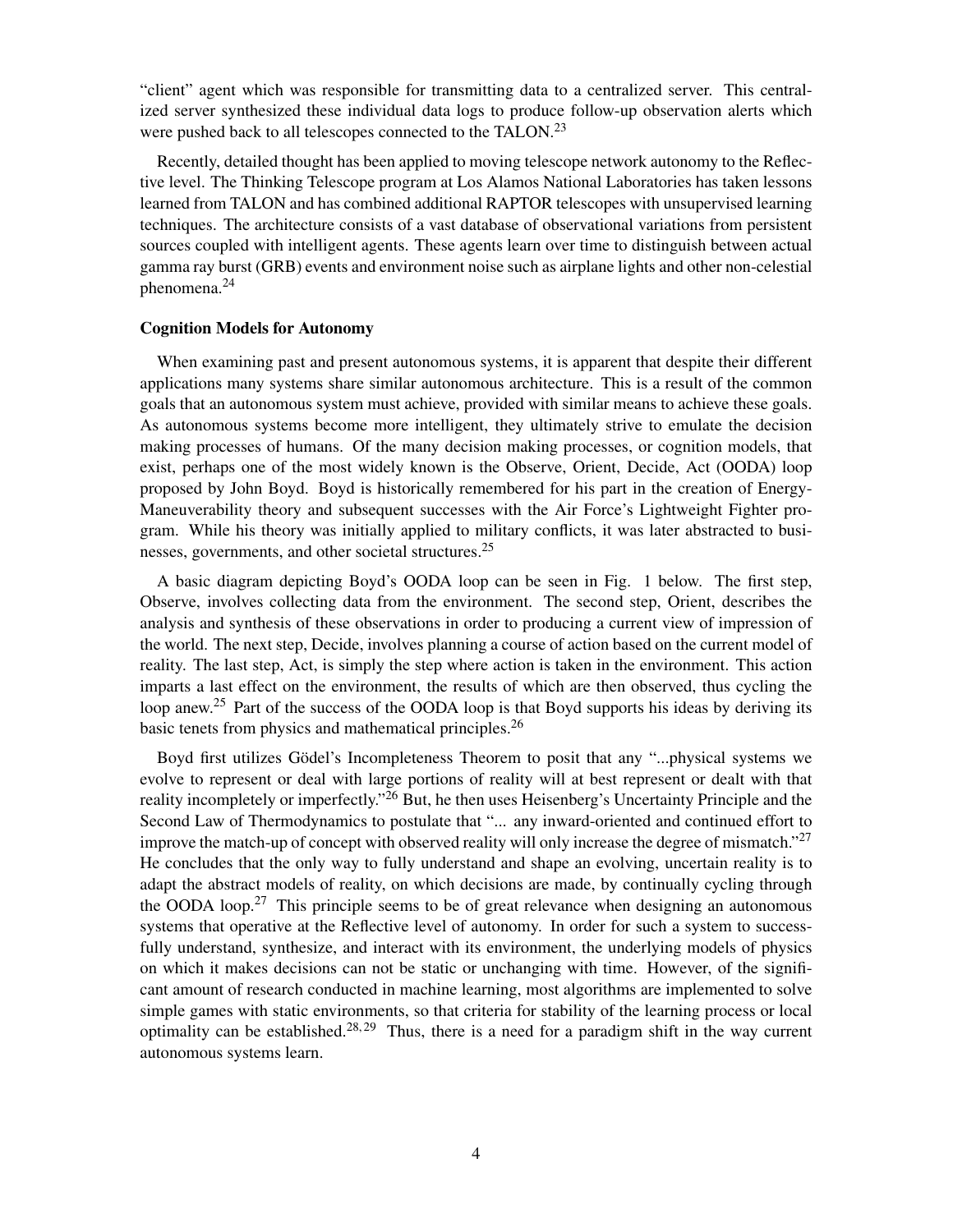

<span id="page-4-0"></span>Figure 1. Cognition Models

The inherent structure of the OODA loop is given further credence by the similarity of cognition models developed by other entities. NASA Goddard describes a cognition model similar to the OODA loop, shown in Fig. [1.](#page-4-0) The only functional difference is that the Observe and Orient steps have been collapsed into a single step, resulting in an architecture containing three steps: Perceive, Plan and Act. The Perceive step involves sensing and interpreting the operating environment. The Plan step involves using information form the Perceive step to choose appropriate actions in pursuit of the goals and mission of the system. Finally, the Act step is simply the point in the autonomous cycle where action is taken in the environment.<sup>[18](#page-18-0)</sup>

It is useful to conceptualize these cognition models in terms of a common classical control loop, as shown in Fig. [2.](#page-4-1) Here, the Observe steps can be thought of as the combination of system sensors and relevant filtering or estimating software. The Orient step involves comparing the estimate of the measured state to the reference or desired state. The Plan or Decide step uses the difference between the desired and measured state to define a course of action, and the Act step is the interaction of the actuator with the physical plant.



<span id="page-4-1"></span>Figure 2. Cognition Model Visualized as Feedback Loop

## Past and Current Autonomy Architectures

From these various cognition models spring the actual autonomy architectures which drive autonomous systems. The traditional architecture is comprise of three-tiers: the functional level, the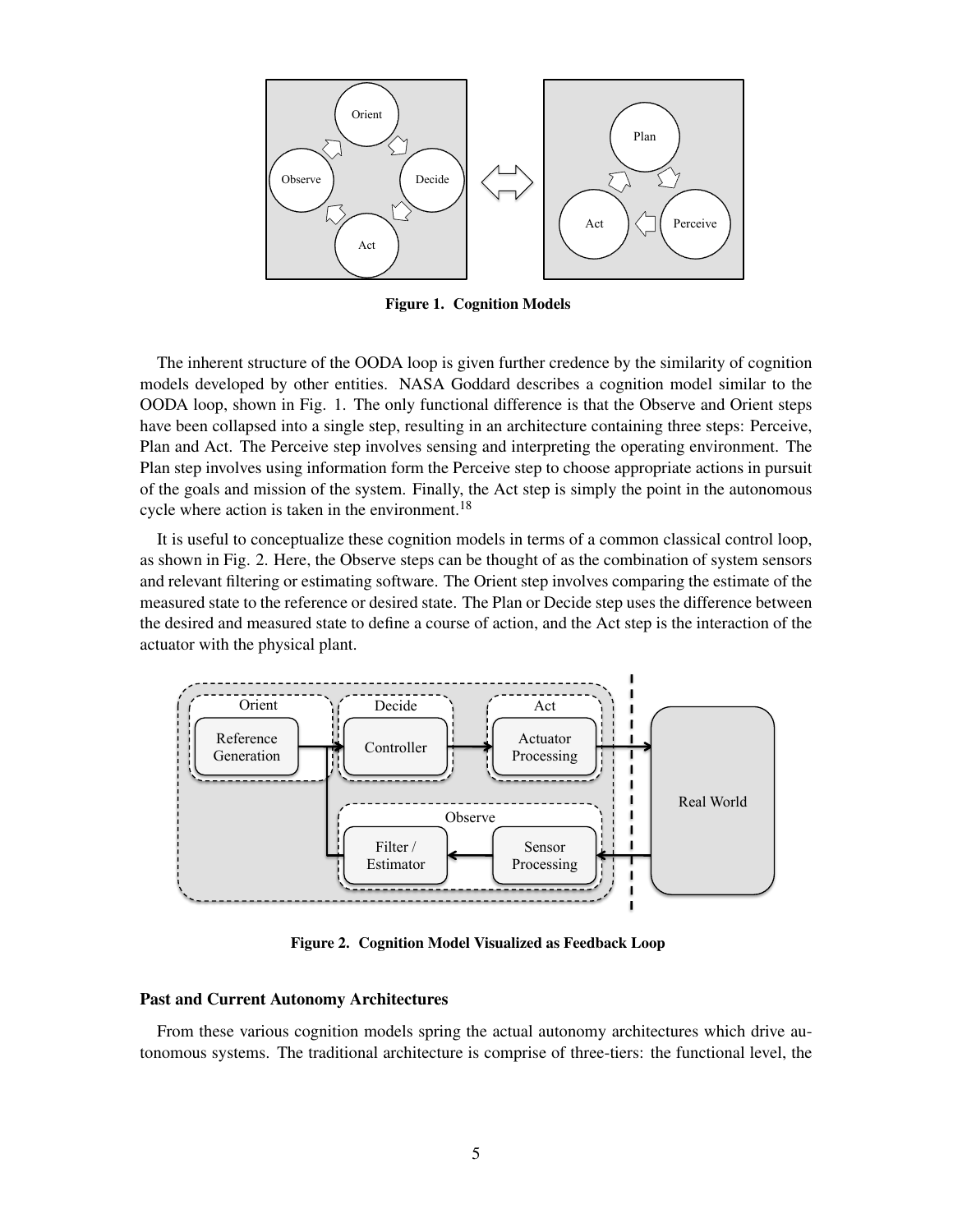| <b>IMD</b> Levels | <b>Cognition Model</b> | <b>Autonomy Architectures</b> |                                                          |            |  |
|-------------------|------------------------|-------------------------------|----------------------------------------------------------|------------|--|
| $NASA$ $IMD18$    | $NASA^{18}$            | $3$ Layer <sup>30</sup>       | DARPA/ISO SARA <sup>32</sup>   JPL CLARAty <sup>31</sup> |            |  |
| Reflection        | Plan                   | Planning                      | <b>Mission Plane</b>                                     | Decision   |  |
| Routine           | Perceive               | Executive                     | Hardware Plane                                           |            |  |
| Reaction          | Act                    | Functional                    | <b>Cyber Plane</b>                                       | Functional |  |

<span id="page-5-0"></span>Table 1. Relationship between IMD Levels, Cognition Models, and Autonomy Architectures

execution control level, and the decision level.<sup>[30](#page-18-12)</sup> These tiers correlate closely to the intended functions of the previously discussion cognition models, as shown in Table [1.](#page-5-0) A variety of related threetier architectures have been developed,  $31$  another of which is the Survivable Autonomic Response Architecture (SARA) sponsored by the DARPA/ISO Autonomic Information Assurance (AIA) program. The purpose of this program was to develop information assurance systems operating at the "Routine" level of autonomy to defend information systems from cyber-adversaries. $32$ 

A more recent example is the two layer architecture implemented in the Coupled Layered Architecture for Robotic Autonomy (CLARAty) software developed by the Jet Propulsion Laboratory for use on autonomous rovers. In their architecture the top layer is the "Decision" layer, which is responsible for breaking down high-level science goals into a plan of activities, subject to mission and resource constraints, that are executed by the "Functional" layer. The Functional layer is responsible for providing basic rover functionality which could include real-time control loops to control actuators or system level operations such as guiding a rover to a specified goal. This system breaks from the traditional three layer autonomy architecture in order to enable each layer to operate at varying levels of abstraction and blend declarative and procedural techniques for decision making.[31](#page-18-14)

#### Potential DSN Architectures

Several DSN architectures for SSA have been developed by others as shown in Fig. [3,](#page-6-0) and those descriptions will be utilized in this paper as well.<sup>[14](#page-17-13)</sup> One possible scenario is to utilize a single, centralized tasking agent and distributed scheduling agents. This configuration is analogous to the current SSN in that a centralized tasking agent has knowledge of SO covariance but only limited knowledge concerning individual sensor capability. A list of SO observations is created daily and sent to scheduling agents collocated with individual sensors. These scheduling agents have no knowledge of covariance information but do have detailed knowledge of sensor capability, and therefore use metrics such as probability of detection to allocate sensor resources. An alternative to this tasking and scheduling paradigm is one where the tasking and scheduling tasks are combined, which is sometimes referred to as "mission planning."

Thus, another scenario is to have mission planning agents spatially distributed with each sensor. This distributed mission planning scenario utilizes dynamic mission planning, which means that each mission planning agent uses the predicted outcome of an observation when scheduling the remainder of the observations to be made for the planning horizon. However, as developed by Hill et. al, the sensor does not have information on how the schedules of the other sensors will affect the catalog.

The last configuration discussed in the SSA literature is to utilize a single, centralized mission planner with knowledge of both orbit error covariance for known SOs and knowledge of sensor per-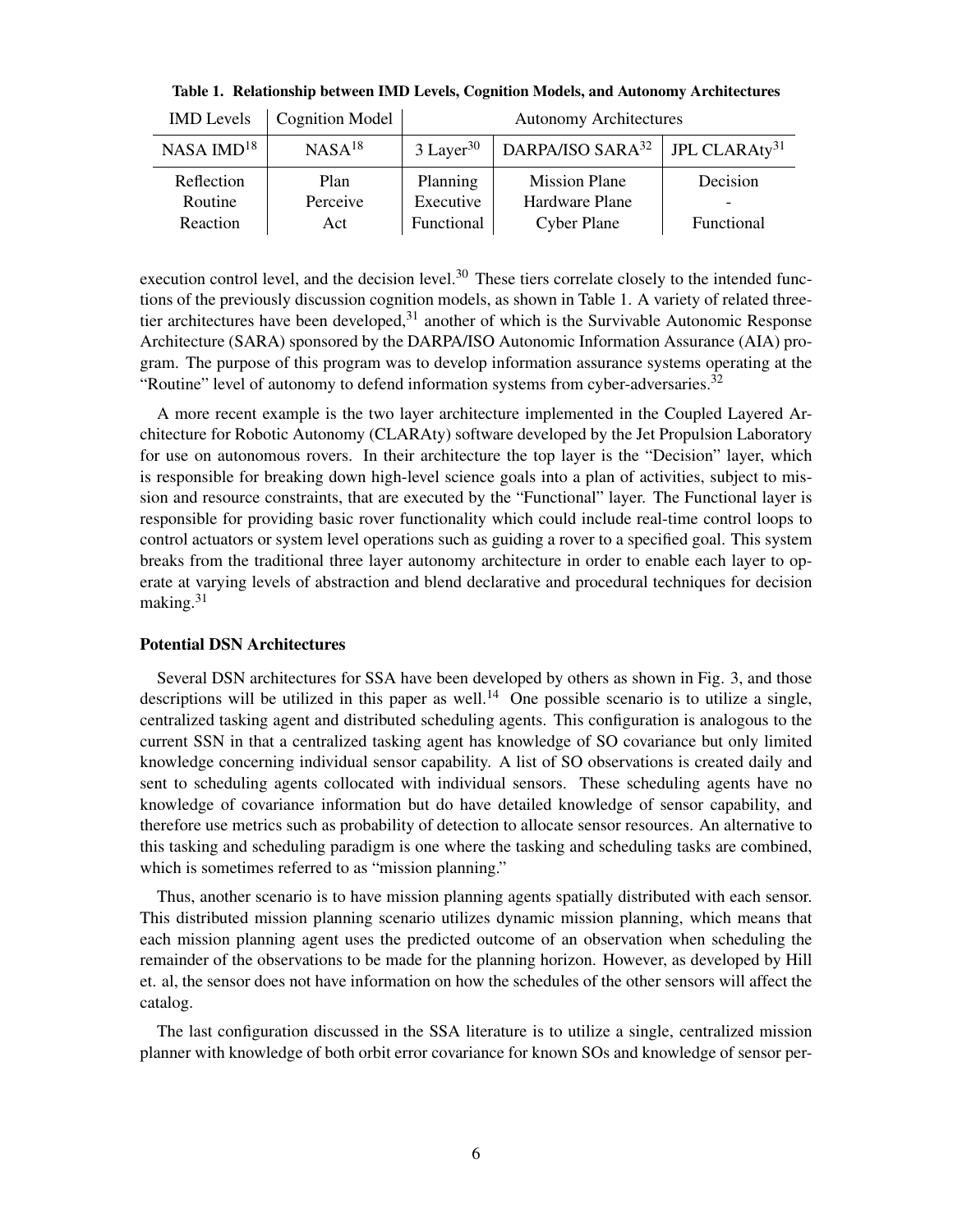

<span id="page-6-0"></span>Figure 3. Possbile SSN DSN Architectures

formance. As in the distributed mission planning scenario, the mission planner is dynamic. However, unlike the distributed mission planning scenario, the centralized mission planner has knowledge on how a single scheduled observation will impact the observational utility of the remaining observations to be made for all sensors. Previous work studying which of these scenarios is optimal has yielded nuanced results, most likely as a result of the various assumptions made in preparing the simulation scenarios.

Hill et. al. found that distributed mission planning performed best at reducing track error of the most variant SOs in the catalog, but that centralized mission planning yielded a catalog with a lower median SO error. This study acknowledges that their use of homogenous sensors in the study was likely a key assumption, and that future work using heterogeneous sensors together would likely see increased benefit from using a DSN with centralized mission planning.<sup>[14](#page-17-13)</sup> Hobson and Clarkson used only a single sensor to compare the three scenarios, and found that either mission planning scenario outperformed a centralized planning scenario, and that centralized mission planning was ultimately best in reducing catalog error.<sup>[33](#page-18-15)</sup>

Finally, Jayaweera et. al. did not make the assumption that distributed mission planning meant that information about scheduled observations could not be shared. Rather, they proposed an algorithm where each agent fully processes its observations, then shares them with neighboring agents, making the mission planning process both distributed and collaborative. As a result, they found that a distributed architecture was most suitable from both an optimal network utilization perspective, and also from a robust standpoint.<sup>[20](#page-18-2)</sup>

It is also helpful to consider how a DSN relates to a multi-agent systems (MAS). In the field of artificial intelligence, MAS are typically defined as a system in which the agents were not specifically designed to accomplish a common goal. As a result, a MAS is typically an environment in which multiple heterogeneous agents have separate goals, and may cooperate, compete, or coexist.<sup>[34](#page-18-16)</sup> This also implies that each agent may not know the internal states of other agents within the MAS.<sup>[35](#page-18-17)</sup> While a DSN may simply be thought of a specific subset of MAS where the agents are assumed to be cooperative, for a nationally sensitive task like SSA, it may be more appropriate to begin designing SSA systems with thought given to the amount of "trust" assumed between autonomous agents.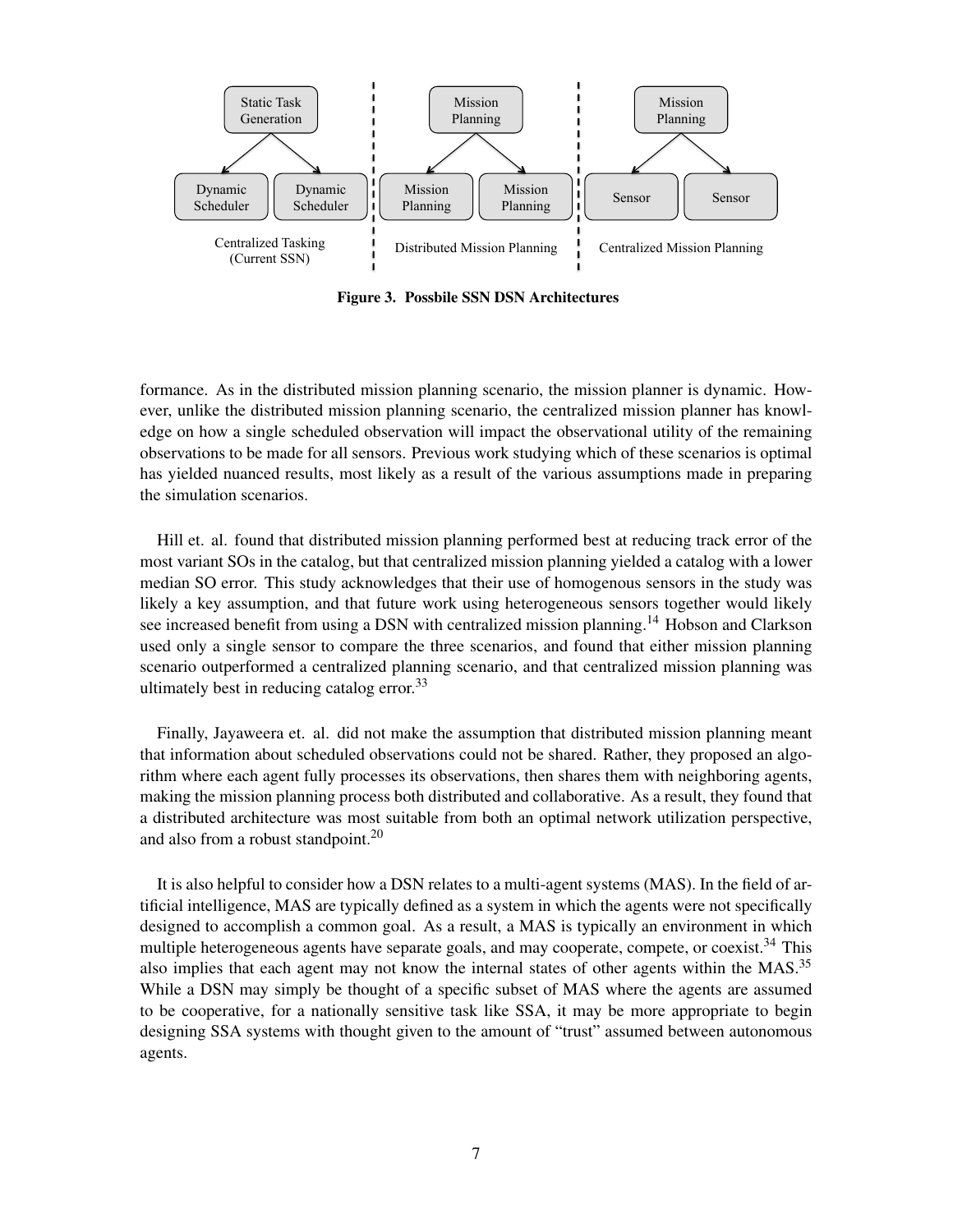### Challenges in Autonomy

As autonomous systems utilize increasingly intelligent behavior, a variety of challenges present themselves. NASA and the National Research Council (NRC) have identified several areas of autonomy research as key enablers to future success of U.S. space efforts. This includes research in the area of dynamic planning, sequencing tools, and multi-agent systems. Specific challenges with planning and scheduling tools are the ability to rapidly explore the action space, repair complex plans, and develop commands with traceability to the initial activity requirements. They also identify current challenges in multi-agent systems, including management of agent system group goal direction.  $36, 37$  $36, 37$  $36, 37$ 

The desire for more capable autonomous systems is also evident in recent Air Force Technology Roadmaps, which describes dozens of potential future capabilities and then selects four "Grand Challenges" to help guide Air Force Science and Technology efforts. Number 2 on the list is "Trusted Highly-Autonomous Decision-Making Systems," which is concerned with developing autonomous decision-making agents in parallel with generalized  $V\&V$  methods that can be applied to a broad range of problems rather than application specific agents. There is a specific focus on systems which decrease human workload and are capable of operating at decision time scales beyond human capacity. Number 3 on the list "Fractionated, Composable, Survivable, Autonomous Systems" is concerned with designing robust, secure networks of autonomous systems almost synonymous with the definition of a DSN. The Air Force's top priority in this area is the development of advanced methods for collaborative control and adaptive autonomous mission planning. There is special verbiage to emphasis the importance of these systems in increasing mission robustness, not necessarily mission capability, through system redundancy.<sup>[12](#page-17-11)</sup>

In order to mitigate these issues, this paper discusses a proposed multi-agent system that can reason about interdependent science and mission objectives and coordinate host sensor efforts. This paper is concerned mainly with high level autonomous activities, motivating the development of two distinct agent types: a dynamic scheduling and planning agent and a learning agent. As a space mission platform analog, a single instance of each agent type will be implemented on a Raven-class telescope for the purpose of performing SSA.

## PROPOSED RAVEN-CLASS TELESCOPE AUTONOMY ARCHITECTURE

## Proposed DSN and Autonomy Architecture

From the work conducted independently by Hill and Jayaweera, it was demonstrated that DSN are most efficient when spatially disparate sensors have knowledge about the mission planning activities of one another. In order to demonstrate how these gains can be realized in a system only incrementally different than the current SSN, the proposed autonomy architecture for the RCT will utilize centralized tasking, as shown in Fig. [4.](#page-8-0) Task scheduling will be completed locally at each Raven by a single, dynamic scheduling agent, referred to as the "CSP agent" as explained in the following section. The authors hypothesize that modern computers have enough computational capability to enable search algorithms to dynamically change observation schedules using only the resources of a single CSP agent. In future research efforts, the CSP agent could be made a mission planning agent. These agents could then be replicated on every sensor, creating a distributed mission planning capability that would be robust to communication link failures.

In order for the CSP agent to construct accurate schedules, knowledge about observational metrics like "probability of SO detection" and "mean time to detect SOs" are needed. This information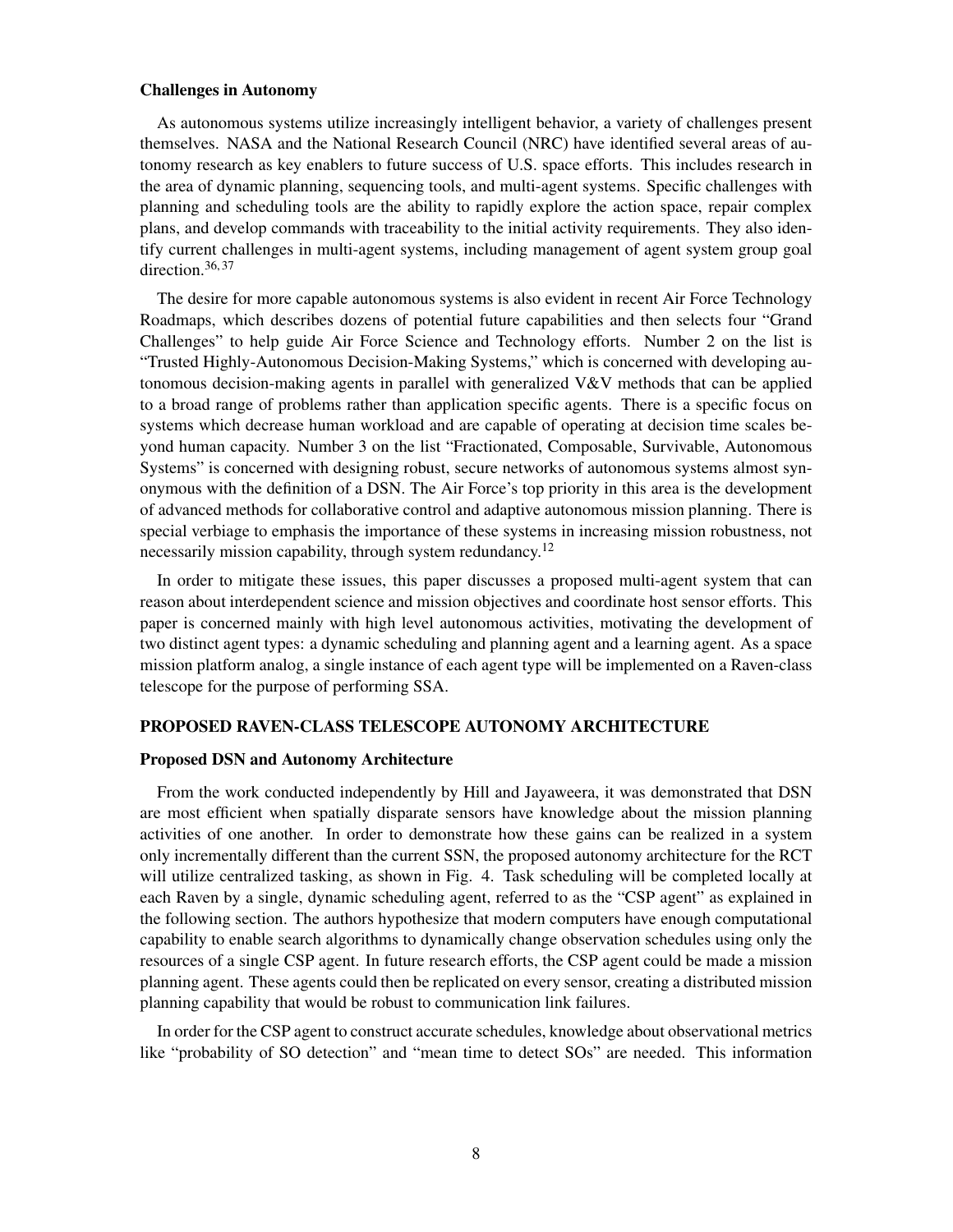

<span id="page-8-0"></span>Figure 4. Proposed Georgia Tech Raven DSN

will be provided by a learning agent, referred to as an "RSM" agent as explained shortly. These agents will be developed as part of a traditional three layer architecture. The remainder of the paper is concerned mainly with the two highest levels of autonomy, and the two agents are segregated functionally as shown in Fig. [5.](#page-8-1) The RSM agent acts at the "Reflective" level of autonomy, while the CSP agent at the "Routine" level of autonomy.

#### Local Scheduling and Planning with Constraint Satisfaction

Within the task of SSA, the domain of possible actions and SO targets is vast, and the timescale for decision making between initial SO detection and follow up observations could be as low as fractions of seconds.<sup>[16,](#page-17-15) [15](#page-17-14)</sup> Thus, the scheduling agent must be able to rapidly explore the design space in order to locally repair complex schedules. One potential solution is to cast the planning and scheduling problem as a Constraint Satisfaction Problem (CSP), and thus this agent will be referred to as the "CSP agent." CSPs have the advantage of using general purpose heuristics, and thus are applicable to a wide range of problems. Additionally, CSPs can identify which partial schedules are not solutions to the problem constraints and immediately remove schedules which are refinements of these infeasible solutions. This means CSPs are appropriate for problems where a solution via state-space search algorithms would be formidable.<sup>[19](#page-18-1)</sup>



<span id="page-8-1"></span>Figure 5. Intelligence hierarchy of local agents on the Georgia Tech RCT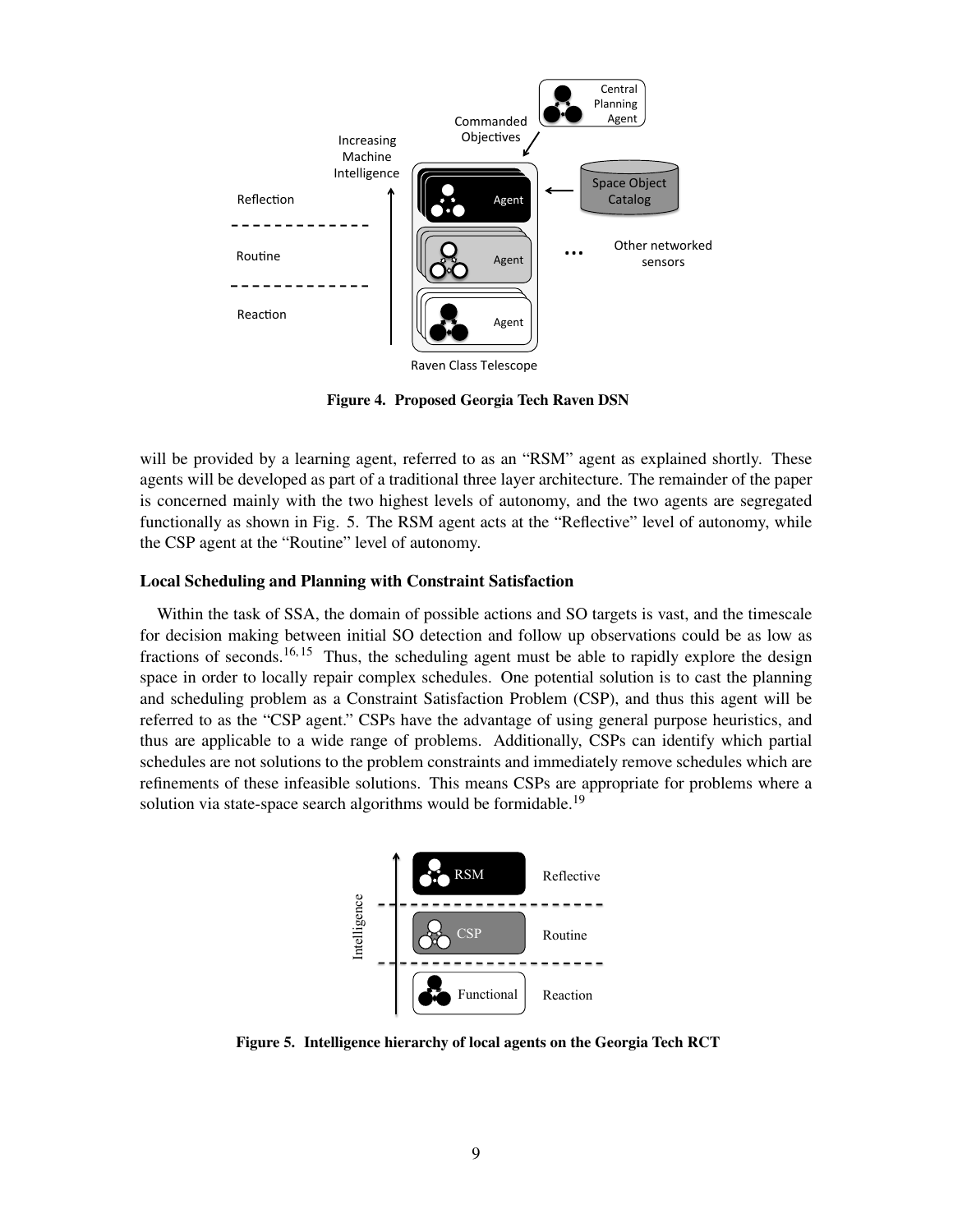Various CSP algorithms have been successfully used in the past to schedule astronomical observations for space telescopes such as the Hubble Space Telescope,  $38$  Chandra X-Ray Observatory,  $39$ and the Spitzer Space Telescope.<sup>[40](#page-18-22)</sup> Also, CSPs have been utilized to identify opportunistic science targets,<sup>[41](#page-19-0)</sup> prioritize science data downlinks,<sup>41</sup> as well as guide the actions of autonomous rovers.<sup>[31](#page-18-14)</sup> A large number of these applications were built on top of the Continuous Activity Scheduling, Planning, Execution and Re-planning (CASPER) continuous planner. CASPER primarily utilizes an iterative repair search algorithm, which permits continuous modification and updating of a current working plan as well as incremental planning and scheduling.<sup>[42](#page-19-1)</sup> Recent efforts have also demon-strated how CASPER could be modified to consider the interdependency of specified goals.<sup>[43](#page-19-2)</sup>

The problem facing the CSP agent is to identify a sequence of activities that meet operational constraints and maximize utility of the schedule. In the Raven system, a span of time for each night, denoted  $t \in [t_i, t_h]$ , will be treated as a discrete planning horizon. CSPs are typically solved via the construction of action trees; a sequence of feasible decision points where each decision is termed a node. Thus, at each node there is a set of activities, A, each associated with a required amount of time  $t_{Ai}$  and an expected utility.<sup>[19](#page-18-1)</sup> The current notional concept of operations includes the following activities:  $K$  (known), observing known SOs,  $S$  (search), searching the regions of the sky with the highest probability of new SO detections, and L (learn), making observations in regions of the sky where little is currently known about the relationship between environmental states and telescope performance metrics. As currently envisioned, known SOs could be human provided or central planner generated objectives would be input as high-level goals and could include commands like "track catalog object number x" or "refine the orbital element estimates of SOs whose current orbital element covariance is in the highest 10% of the catalog population." With these activity definitions, the set of possible activities could be  $A = \{K, S, ..., L \cap S, ...\}$ . The system constraints, C, are imposed by mechanical limitations of the Raven hardware and environmental variables like weather, which could change the planning horizon length.

A multitude of algorithms exist that can be used to explore the activity tree, identify feasible schedules, and select a desirable activity schedule.<sup>[19](#page-18-1)</sup> Using the notation developed here, a possible feasible schedule that satisfied all constraints is an ordered set  $S(t_i, t_h) = \{L, H, ... L \cap S\}$ . It is common for many such schedules to satisfy all the constraints, therefore utility functions will be used to determine which ordered set of events is preferable. While this utility based methodology has been extensively proven, each CSP is application specific, so one contribution of the proposed future research will be the development of novel utility functions that are both accessible to multiple agents and appropriate for the SSA problem. Initial utility functions could seek to maximize the total number of detections while minimizing false positive and false negative detections, or weight the importance of observing objects with the highest uncertainty in orbital ephemeris.

The CSP agent described implemented on a RCT would be an ideal testbed where various algorithms could be tested for timeliness in exploring action spaces and proficiency at repairing intricate plans. However, to trace telescope actions to initial requirements, it is necessary for the CSP agent to have knowledge about the current environment states and their relationship to each Raven performance parameter of interest. Examples include "probability of successfully detecting target A given current cloud cover" for action  $H$  or "mean time to detect new SOs in a specified region of the sky" for action S. One possible method to generate this information is constructing an elaborate, physics-based model, specific to the particular Raven's components and local environment. This is not always possible or desirable, as sophisticated models are often computationally expensive and may need to be calibrated for every Raven in the proposed multi-telescope system. Additionally,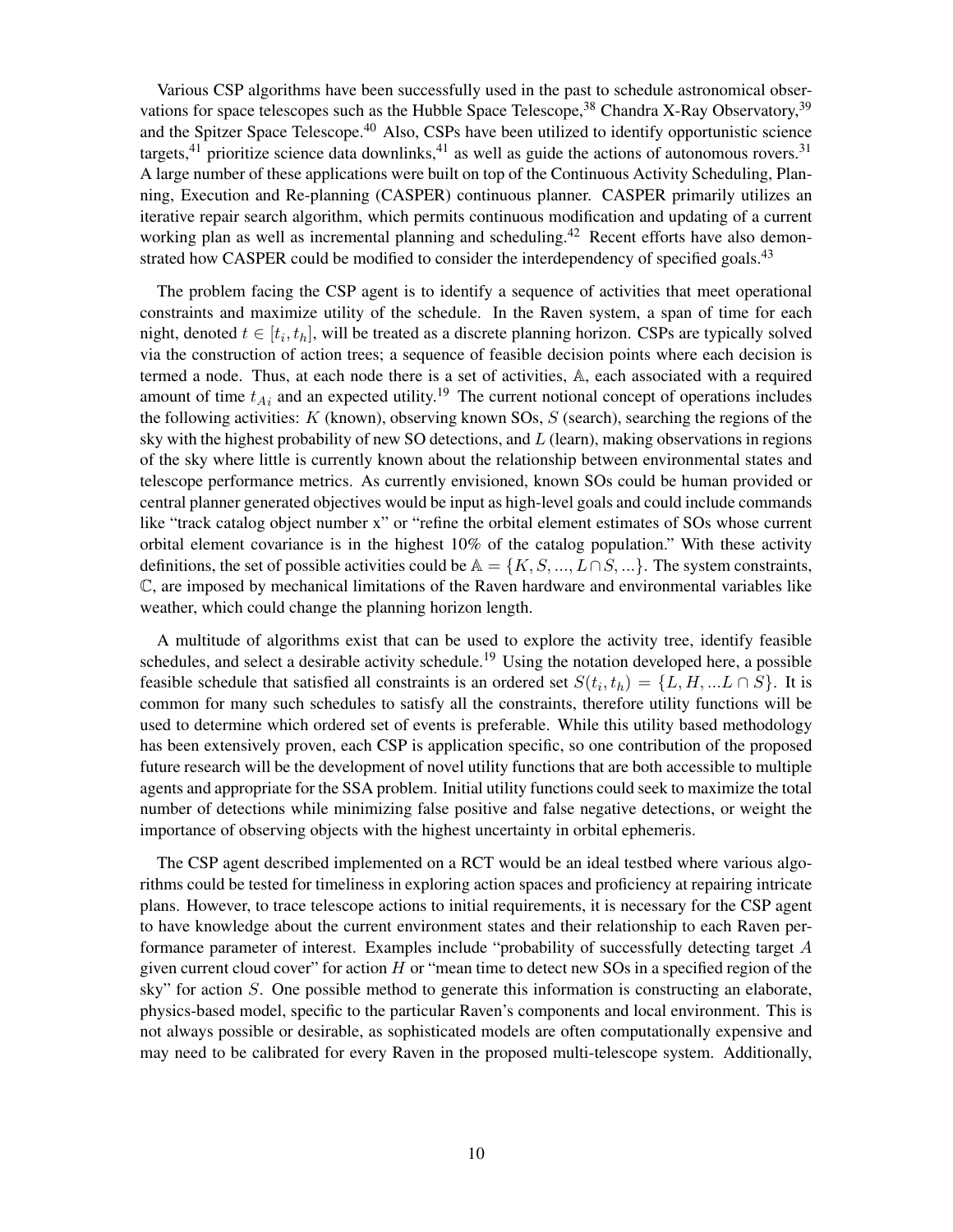there are not always analytical relationships between dynamic environmental variables of interest and telescope performance. Thus, the next goal of the proposed approach seeks to rectify this with the development of a learning agent, which rigorously combines information theory and systems engineering principles to develop a physics-based model that is both flexible and computationally efficient.

### Learning with Response Surface Methodology

Thus far, it has been shown that in order to form effective models of the environment in which autonomous systems act, the system must be capable of constantly adapting to a changing reality. Historically, this has meant that autonomous systems have been built using machine learning techniques with a variety of assumptions, such as static environments, so that criteria for stability of the learning process or local optimality can be established. However, this has limited their usefulness in real world applications.<sup>[28,](#page-18-10) [29,](#page-18-11) [34,](#page-18-16) [35,](#page-18-17) [44](#page-19-3)</sup> Therefore, in order for the intelligent agents of an autonomous telescope to be capable of learning about the ever-changing world they operate in, new machine learning techniques are needed.

This paper proposes that the techniques developed in the fields of systems engineering can be leveraged to form a cross-cutting autonomous solution to serve as the basis for learning agent. The proposed learning agent utilizes Response Surface Methodology (RSM), which encompasses design of experiments (DoE) and response surface equations (RSE) techniques, and will be referred to as the "RSM agent." The area of artificial intelligence most closely associated with these techniques is called "active learning."[45](#page-19-4)

The basic concept of active learning is that a machine learning algorithm can achieve greater predictive capability with fewer sample data points in its training set if it is allowed to select which data points it uses to learn. The common assumption often made as the motivation for the development of these techniques, is that an abundance of unlabeled data is available or easily obtained, but the correct labels for these data points is difficult, time consuming, or expensive to obtain. Thus, most techniques seek to solve an unsupervised learning problem where the machine makes queries by choosing which data points it wishes to learn with, and then the correct labels are provided by an "oracle," typically a human operator.<sup>[45](#page-19-4)</sup>

Before discussion the application of RSM, it is helpful to define some standard terms and their synonyms for those unfamiliar with these techniques. A "design variable", also termed a "factor" or "parameter," is a quantity varied during the experiment. Design variables can be discrete or continuous and are typically represented as an  $nx1$ -dimensional vector **x**. The "design space" is the n-dimensional space defined by the upper and lower bound of each design variable. In many classical DoE texts the design space is scaled from  $-1$  to 1 or from 0 to 1, which was a convenience for representing sample DoE tables, as well as a mathematical necessity for avoiding ill-conditioned matrices when generating DoE samples. Today, DoE generation is conducted almost exclusively via computer programs, so it is not a concern of the human analyst to normalize design variable ranges. A "sample," also synonymous with "design point" and "point," is a specific instance of each design variable **x** and is usually represented an an ordered *n*-tuple of the form  $(x_1, x_2, ..., x_n)$ . Finally, the "response" is the dependent quantity being measured by the experiment for a specific sample.<sup>[46](#page-19-5)</sup>

Response Surface Methodology "...comprises a group of statistical techniques for empirical model building and model exploitation."<sup>[47](#page-19-6)</sup> RSM approximates the relationship between the design variables and the response over the entire response space, not unlike a supervised learning process in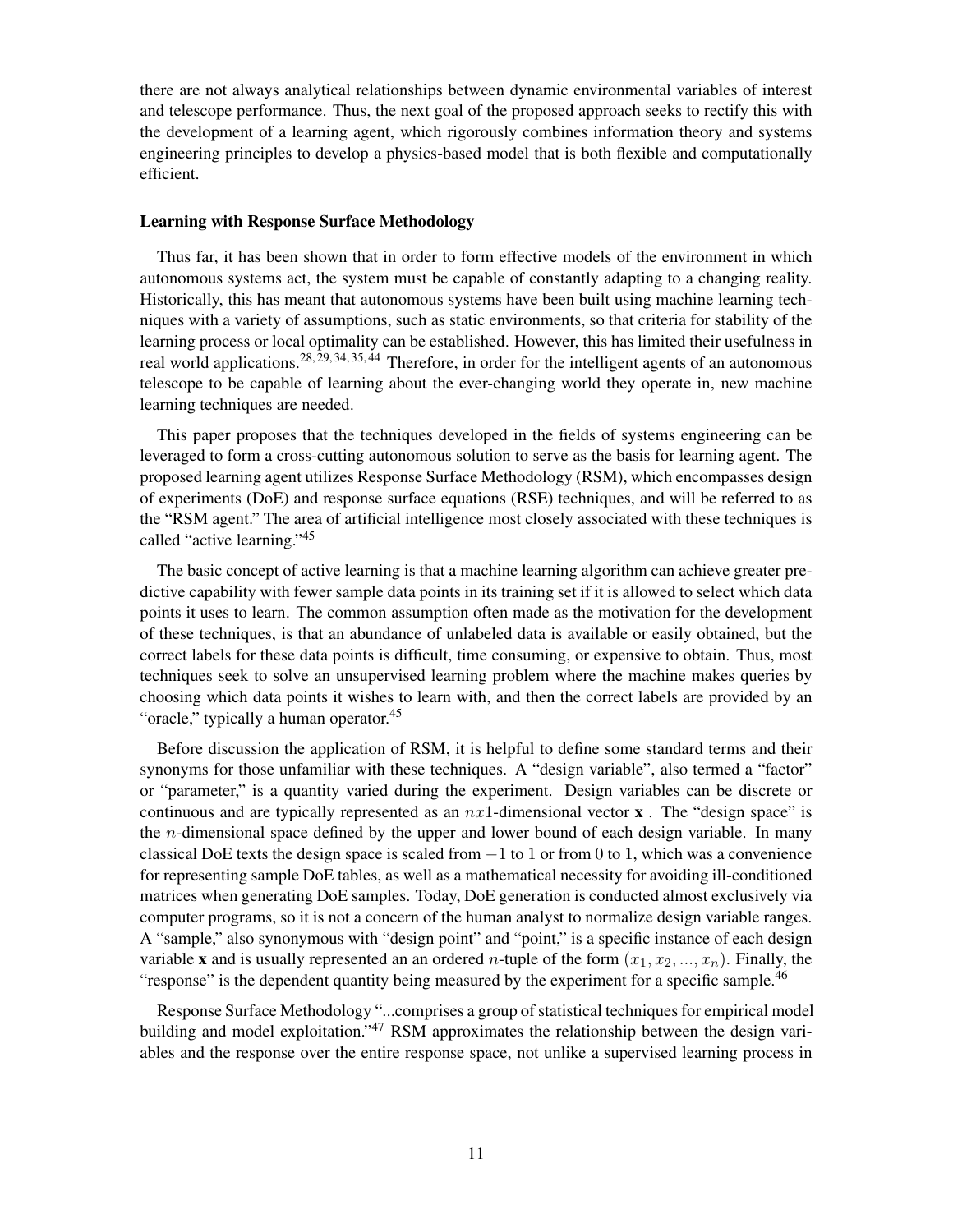the field of artificial intelligence.<sup>[19](#page-18-1)</sup> This approximation, termed the "response surface" or "response surface equation" (RSE), usually takes the form of a low order Taylor Series Expansion.<sup>[48,](#page-19-7) [49](#page-19-8)</sup> While the RSE could take other forms, such as a Fourier Series, empirical evidence has shown that in most cases a 2nd order Taylor Series approximation is sufficient.<sup>[49](#page-19-8)</sup> Synonyms for response surface equation include "model," "metamodel," or "surrogate model."<sup>[48](#page-19-7)</sup> Finally, it should be noted that the statistically community uses the term response surface to denote the true unknown relationship between the design variables and the response. In this case, the term "response surface approximation" is used to describe the assumed form of the relationship between the design variables and the response.[46](#page-19-5)

RSM has been used to characterize and study responses, determine design variables which result in an optimal response, select design variables which result in a robust response, and for the prediction of new responses. $49,50$  $49,50$  RSM allows the modeling of responses to design variables when no empirical relationship is known, and the simplified equations of RSM allow for rapid evaluation and exploration of the design space. With an assumed polynomial form there is a known minimum number of data samples necessary to create an RSE. For a second-order polynomial, the number of samples is given by samples  $=(n+1)(n+2)/2$ . In RSM, the exact samples to be used are selected through a design of experiments.

Generally, a DoE is a process where purposeful changes are made to input variables such that resultant changes in output response may be observed and identified using a minimum number of experiments.[48](#page-19-7) These methods were popularized in work determining optimum conditions for chemical processes,<sup>[51](#page-19-10)</sup> but have since had an enormous impact on variety of scientific and engineer-ing studies.<sup>[49](#page-19-8)</sup> However, since these techniques have been used in such a variety of fields, some confusion has developed with regards to both terminology, as discussed above, and the appropriate use different DoE designs.[46](#page-19-5)

Perhaps the most overlooked facet of DoE is the fact that classical DoE methods, which include Box-Behnken and Central Composite Designs, were developed for industrial processes which assumed the processes being analyzed were inherently non-repeatable. As a result, these designs typically select sample points at the extremes of the design variable ranges, resulting in more reliable trend extraction from non-repeatable experiments. However, modern DoE methods were developed with deterministic computer simulated experiments in mind. Hence, these designs, such as sphere-packing designs, assume there is no random error in the sample data and place sample points throughout the interior of the parameter space in an effort to minimize bias error.<sup>[46](#page-19-5)</sup>

Other computer generated DoE include "optimal designs", which produce DoE that maximize the optimality criteria of the DoE. Optimality criteria are characterized by the letters of the alphabet, and hence are sometimes referred to as alphabetic optimality criteria.<sup>[49](#page-19-8)</sup> Perhaps the most popular of these designs is the D-optimal design,  $45,46,49$  $45,46,49$  $45,46,49$  which maximizes the determinant of the Fischer information matrix, reducing the square of the volume of the confidence region on the regression coefficients.[49](#page-19-8) Table [2](#page-12-0) demonstrates the efficacy of two different DoE techniques compared to a full factorial exploration of the design space when a 2nd order Taylor Series approximation is used.<sup>[48](#page-19-7)</sup>

In the Raven system each experiment can be an observation, and in order to determine the effect of an input variable, like sky brightness, on the probability of SO detection, a response, observations could be taken at different levels of sky background brightness. A response surface equation could then be fit to the collected sample points to form a physics-based model of the affect of sky brightness on SO detection, for the purpose of providing performance information to the CSP agent.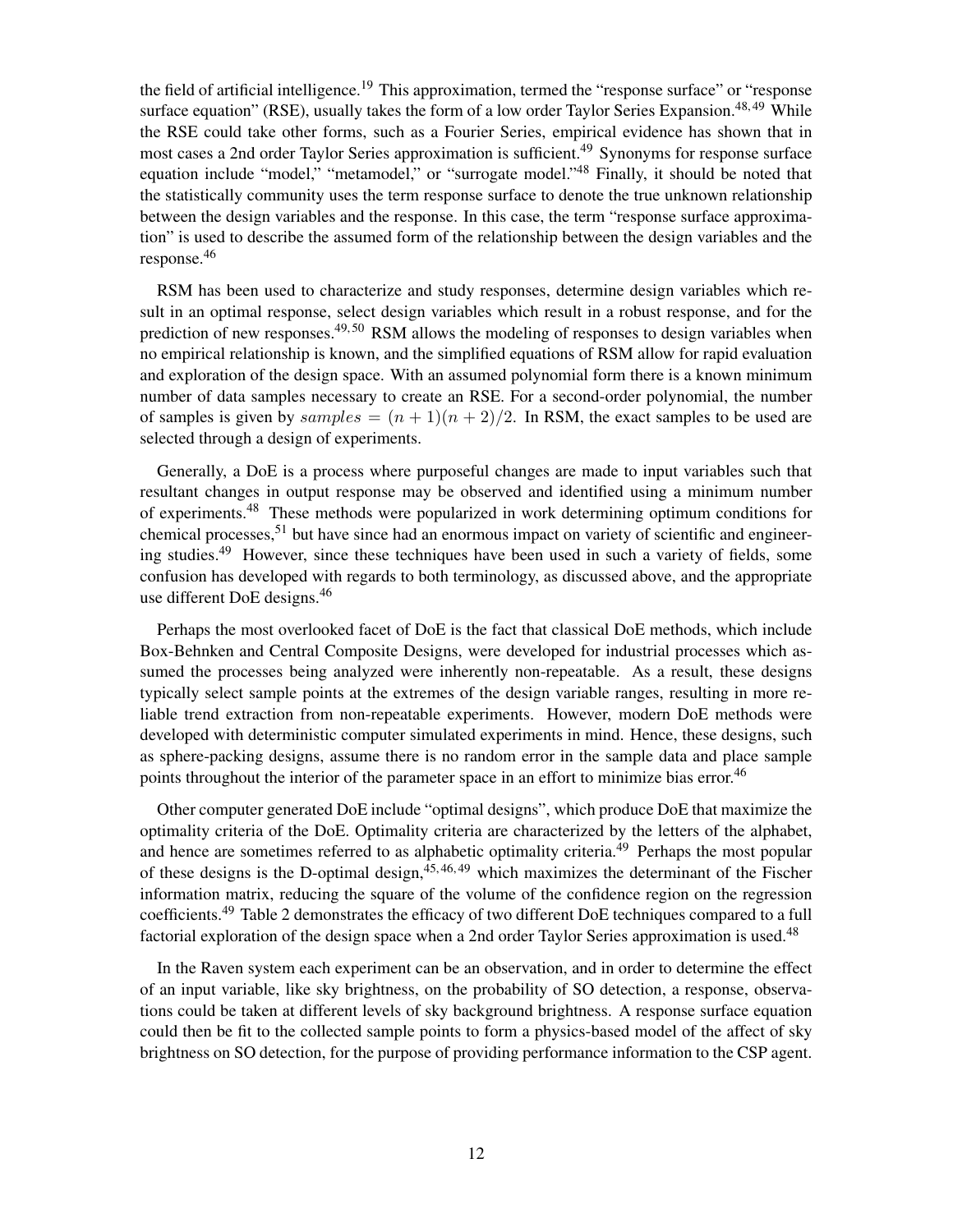| DoE.                     | Experiments for $n = 8$ Variables | Equation       |
|--------------------------|-----------------------------------|----------------|
| <b>Full Factorial</b>    | 6561                              | $2^n$          |
| <b>Central Composite</b> | 273                               | $2^n + 2n + 1$ |
| D-Optimal                | 45                                | $(n+1)(n+2)/2$ |

<span id="page-12-0"></span>Table 2. Comparison of Required Experiments

Data available on other Ravens suggests that the required amount of data could be collected in a few nights. $11$ 

Unfortunately, the traditional DoE techniques discussed above are not suited to the Raven system for two main reasons. The first is many of the variables which contribute to telescope performance are not controllable by the RSM agent, but are properties of the SO, such as angular velocity, or environmental properties, such as light pollution in the background sky.<sup>[16,](#page-17-15) [15](#page-17-14)</sup> The second is that these variables are not all independent of one another, a violation of classical designs. One solution is to formulate the task of collecting observations as an unsupervised learning process. Recent work has shown how non-orthogonal DoE designs, such as D-optimal designs, can be found from large databases, suggesting the DoE process can be autonomous.<sup>[52](#page-19-11)</sup> Since no algorithm currently exists to explicitly find orthogonal plans in non-binary data, genetic algorithms (GA) and kernel meth-ods have been utilized to find nearly orthogonal data points.<sup>[53](#page-19-12)</sup> While promising, these results were obtained offline, with no consideration given to computational efficiency, motivating further investigation to prove utility for an operational Raven system. Interesting areas of further inquiry would be the implementation of alternative heuristic search patterns, such as particle swarm optimization  $(PSO)$ .<sup>[54](#page-19-13)</sup> The general claim that PSO has the same capability to find the global optimal solution as a GA but with significantly better computational efficiency has been demonstrated.<sup>[55](#page-19-14)</sup> Additional items of interest include determining whether designs based on alternative alphabetic optimality criteria<sup>[49](#page-19-8)</sup> are quicker to find, and what threshold of orthogonality is necessary to construct accurate RSE.

It should be noted that the RSE process described here has two limitations. The first is the requirement that the state spaces in question are homogenous, comprised of either all continuous or all discrete variables. The second is that the dimensionality of input variables allowed for model development be limited to approximately 10. However, a common method for circumventing this limitation is known as an "effects screening test", which, analogous to Pareto's Law, has qualitatively shown that approximately 20% of the input variables account for 80% of the variability of the response, ensuring its applicability to systems with a greater number of states.<sup>[48](#page-19-7)</sup> Other challenges include automating the process of evaluating the "goodness of fit" metrics of the RSE, a task typically completed by human operators. Metrics for evaluating the accuracy of RSE include the coefficient of determination, actual by predicted and residual by predicted plots, as well as Model Fit Error and Model Representation Error. Common remedies for poor fit, including logarithmic transformations and the inclusion of higher order terms, are rigorously defined and thus well suited to automation.[48](#page-19-7) While both fixes necessitate extra computational cost, the second calls for additional observations to be performed.

The proposed RSM agent combines information theory and systems engineering methodologies to autonomously select observations to approximate the relationship between various environmental parameters and telescope performance for which no analytical models exist. The RSE generated are physics-based and can change in a real world dynamic environment. This enables the CSP agent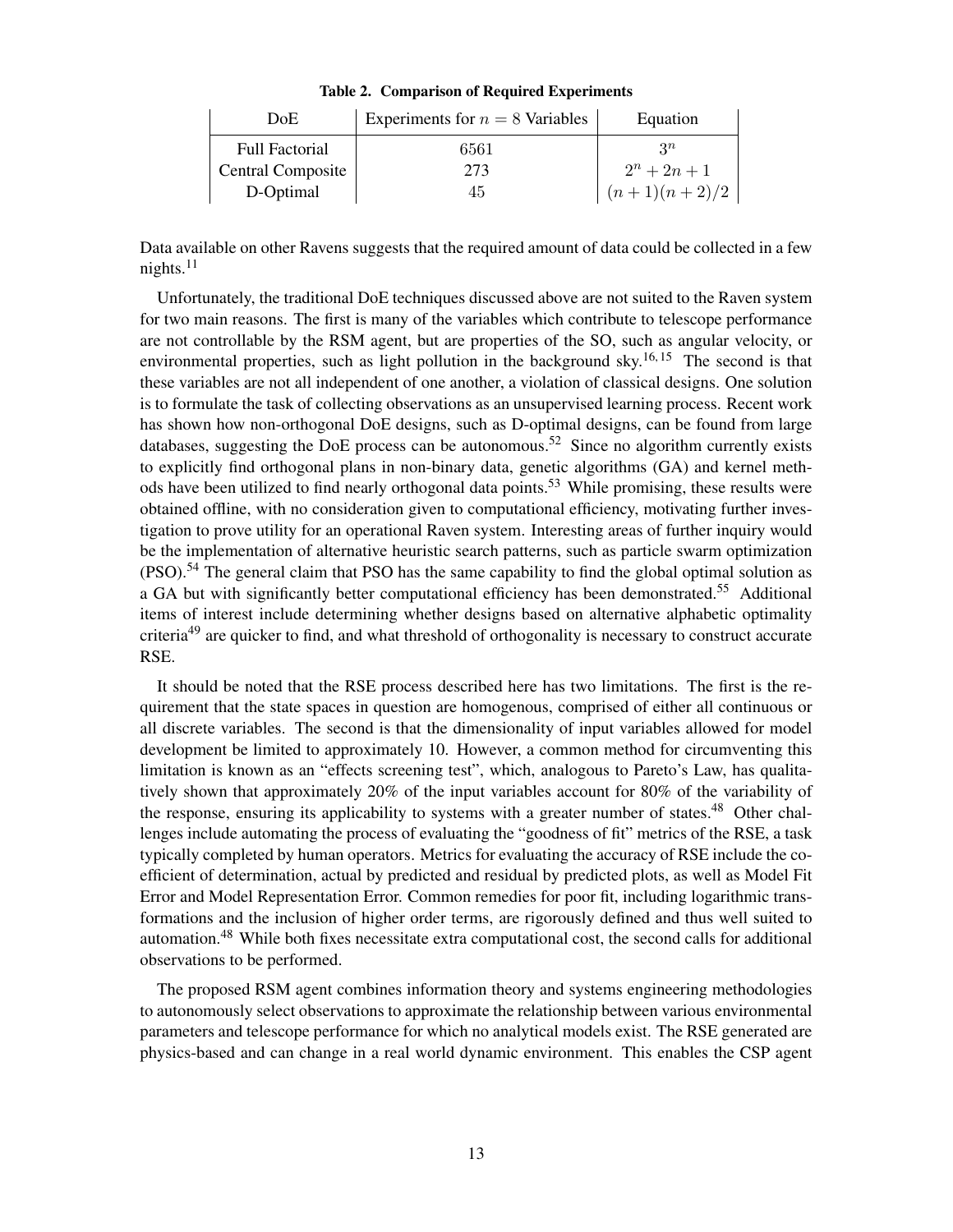to predict future performance, justifying why certain actions were selected over others in order to satisfy initial requirements. Also, evaluation of the proposed RSEs are computationally inexpensive, ensuring their applicability to problems with fast timescales, like new SO detection.

## RESPONSE SURFACE METHODOLOGY EXAMPLE

An example is now provided to further clarify the RSM agent concept, and demonstrate how the RSM agent could supply the CSP agent with the probability of successfully observing a known SO. The architecture for this example is shown in Fig. [6.](#page-13-0) Fig. [7](#page-14-0) depicts a typical cloudy night in Atlanta, GA. These pictures, taken in the span of 4 hours on January  $6<sup>th</sup>$  2013, show how rapidly environmental factors like cloud cover and aircraft overflights can change SO viewing opportunities. These pictures were collecting using the AllSky340 manufactured by SBIG. The AllSky340 uses a 640x480 pixel Kodak KAI-340 CCD, and a F/1.4 Fujinon fisheye lens. The AllSky340 was connected to a laptop via RS-232 and was programmed to automatically take pictures in two minutes intervals.



<span id="page-13-0"></span>Figure 6. Example Raven DSN

To ensure the CSP can make the best decision possible in a highly dynamic environment, it is necessary for the RSM agent to calculate the probability of successful SO observation as a function of environmental variables not under control of the Raven. One way to quantify the probability of detection is to utilize the signal to noise ratio (SNR) of the optical observation of the SO. It should be stressed that SNR here refers to the ratio of the average signal value to the standard deviation of the background signal.<sup>[15](#page-17-14)</sup> Eq. [1](#page-13-1) below gives a simplified form of the SNR as developed by Shell.<sup>[16](#page-17-15)</sup>

<span id="page-13-1"></span>
$$
SNR = \frac{E_{SO} \cdot \tau_{atm} \cdot \tau_{opt} \cdot A \cdot QE \cdot t_{int}}{\sqrt{(L_b \cdot \tau_{opt} \cdot A \cdot QE \cdot t_{int} \cdot \mu^2) + e_n^2}}
$$
(1)

In this equation the quantity  $E_{SO}$  is the irradiance of the space object, the transmittance of the atmosphere and optics are represented by  $\tau$ , A is the aperture of the telescope,  $QE$  is the quantum efficient of the detector, and  $\mu$  is the instantaneous field of view. The signal integration time is  $t_{int}$  and  $e_n$  is the read noise of the detector. Many of these parameters, including the quantum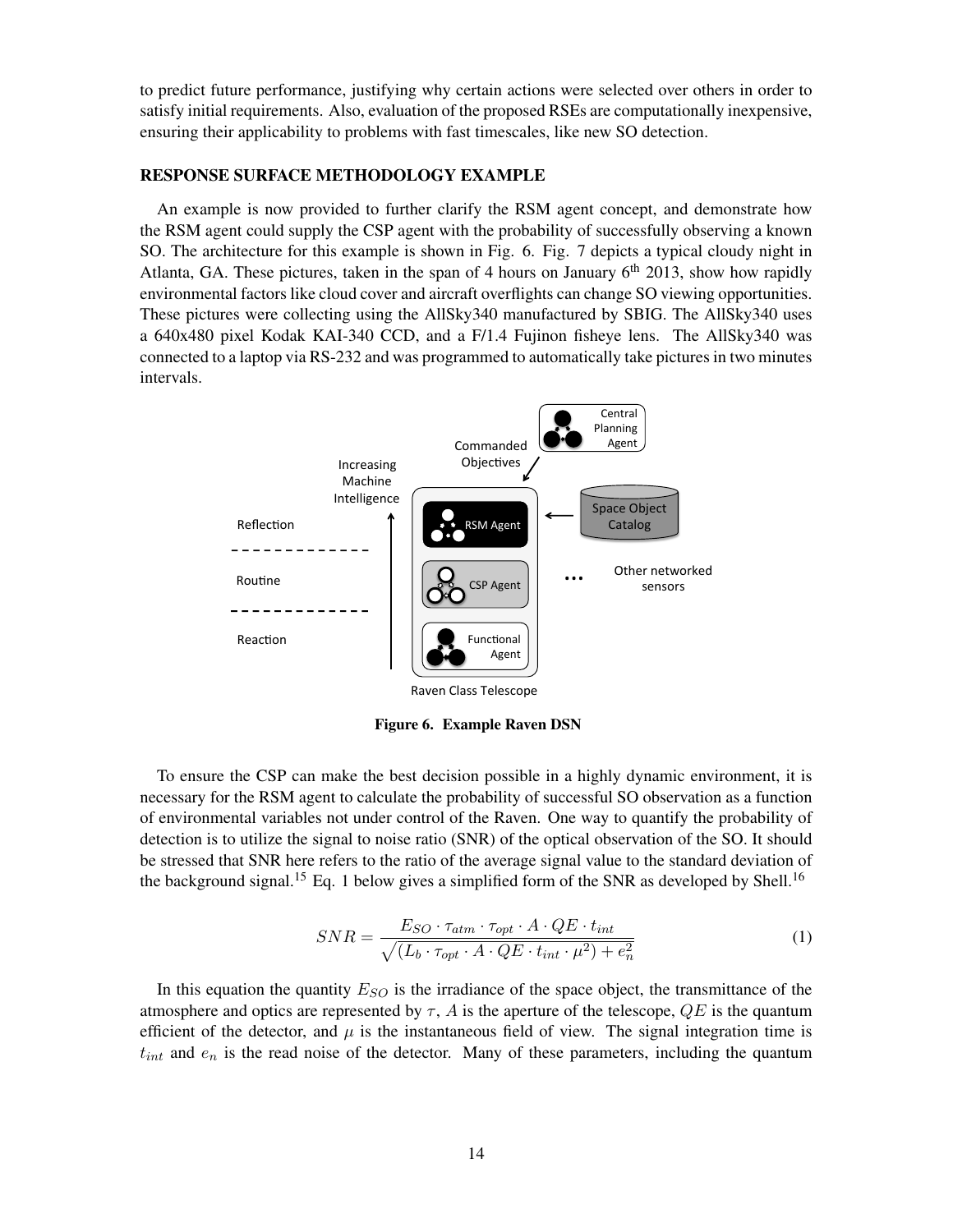

Figure 7. Changing conditions of the night sky in Atlanta, GA

<span id="page-14-0"></span>efficiency of the detector and the transmission efficiency of the optics are fixed, known parameters. However, quantities like atmospheric transmittance are both time varying and spatially dependent. While sophisticated codes like MODTRAN are available for computing atmospheric transmittance, they are dependent on a large number of variables, many of which could not be measured without additional sensors.<sup>[56](#page-19-15)</sup> These codes are also not capable of quantifying the effect of transient noise sources, such as clouds or airplanes, on atmospheric transmittance. Thus, the problem of quantifying the probability of successful SO detection as a result of the uncertainty in atmospheric transmittance due to these environmental parameters is an ideal demonstration of the utility of RSM.

In order to measure the atmospheric transmittance experimentally, the Raven would utilize a standard catalog of stars as a reference. The Raven could select a set of stars form this catalog, observe one star at a time, and then attribute the difference in catalog brightness from measured brightness to both optic efficiency, a known quantity, and atmospheric transmittance, the unknown quantity of interest. To efficiently select a subset from the standard catalog, the DoE methods discussed previously will be used. The first step is establish which factors most likely influence the atmospheric transmittance. In this example, it will be assumed that the azimuth and elevation angles, sky brightness, and cloud cover have the greatest effect on atmospheric transmittance. These independent variables are shown in Table [3](#page-15-0) along with their anticipated range of values. The two independent variables under control of the Raven are the azimuth and elevation angles, and thus will be the factors in the DoE. In our example, it will be assumed that the star field is dense enough that for any combination of azimuth and elevation angles, a catalog star will be available in the Raven's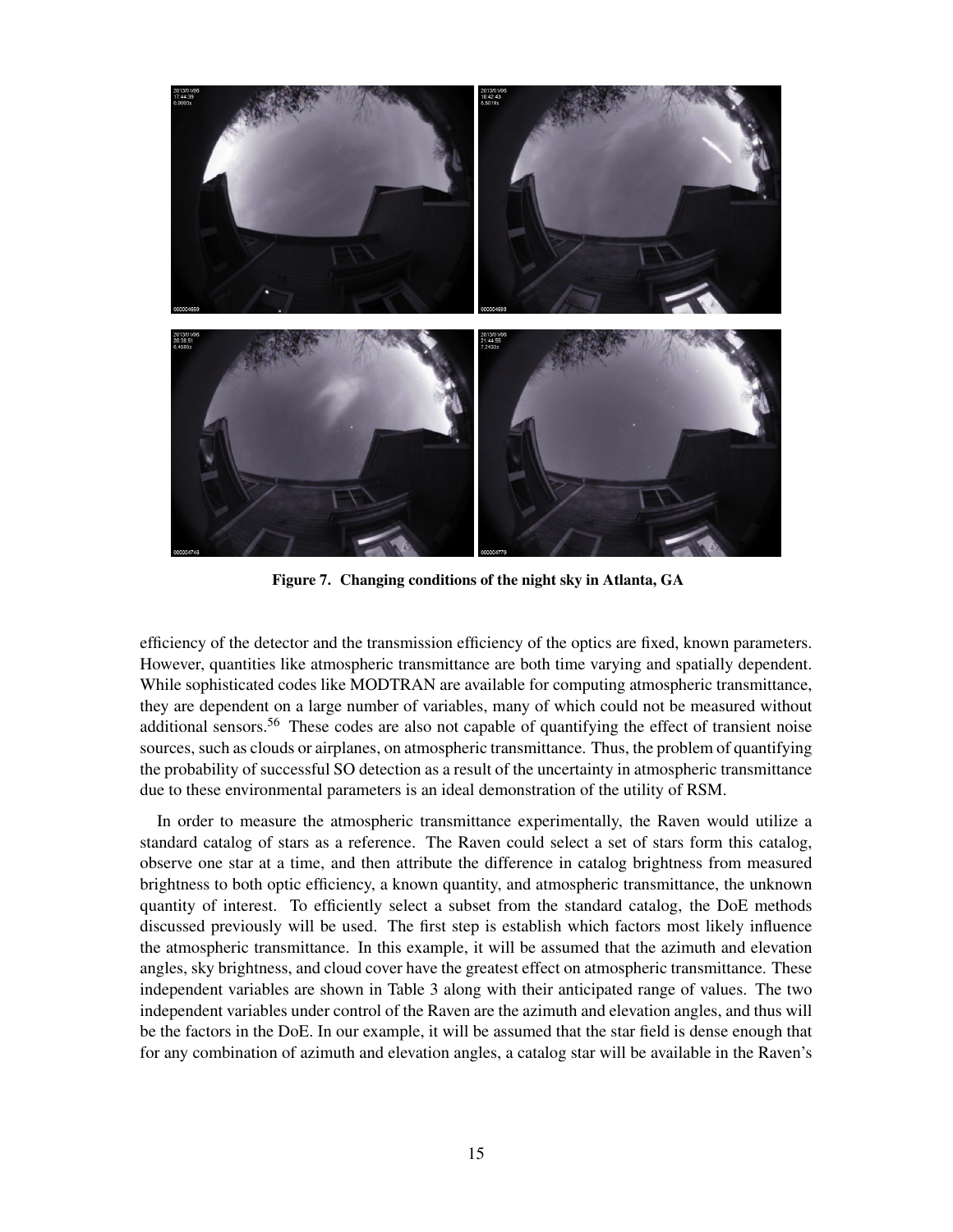| Factor                      | Anticipated Range (Units) |
|-----------------------------|---------------------------|
| Azimuth $(\alpha)$          | $0-360$ (deg)             |
| Elevation ( $\delta$ )      | $0 - 90 (deg)$            |
| Background Radiance $(L_b)$ | $14 - 21 (mag/asec^2)$    |
| Cloud Cover $(C)$           | $(C(\alpha,\delta))$ (%)  |

#### <span id="page-15-0"></span>Table 3. Raven RSM Design Variables

#### <span id="page-15-1"></span>Table 4. Compiled DoE Table

|                 | <b>Obs.</b> $\alpha$ (degrees) $\delta$ (degrees) $L_b \left( \frac{mag}{asec^2} \right)$ |      |    | $\mid C(\alpha,\delta)$ (%) | $+\tau_{atm}(\%)$ |
|-----------------|-------------------------------------------------------------------------------------------|------|----|-----------------------------|-------------------|
| #1              | 45.5                                                                                      | 36.9 |    | .58                         |                   |
| #2              | 160                                                                                       | 45.6 | 18 |                             | .65               |
| $\cdots$<br>#15 | 185                                                                                       | 50   | 19 | .43                         |                   |

FOV. This scenario is known as "query synthesis" in the active learning literature.<sup>[45](#page-19-4)</sup>

To minimize the number of observations necessary for building this model, thus freeing up time for operational observations, one of the optimal DoE designs, such as a D-optimal design, could be used. In the field of active learning, a query strategy that synthesizes new samples to reduce the variance of the model in exactly the same way as a D-optimal design is appropriately named a "variance reduction" strategy.<sup>[45](#page-19-4)</sup> Because the initial assumption was that the relationship between these variables and the SNR of the observation is quadratic the minimum number of stars to observe is 15. For each observation, the value of each environmental variable will be recorded along with the atmospheric transmittance of the captured image containing the SO. Because the background sky brightness and percent cloud cover variables are not controllable, the value at the time of observation will simply be recorded along with the response, and the compiled results would appear as they do in Table [4.](#page-15-1) Please note that all data in this example is meant to be representative only and has not been taken from actual observations.

With the subset of observations selected, the linear least squares process can begin, creating the RSE. If every possible variable and resulting interaction term was included in the RSE, this example RSE would have 15 terms. This RSE can now be used for the purposes of predicting future performance of the Raven system when tasked with observation known SOs. Fig. [8](#page-16-0) illustrates the completed RSM process, where the cartoon stars signify the catalog stars used in the DoE, and the brighter contours represent areas of greater atmospheric transmittance, which could be obscured by cloud cover.

In this case, the azimuth and elevation angles may be known precisely, but other variables like background radiance or cloud cover could be assigned probability distributions that, through Monte Carlo simulation, yield a cumulative distribution function of the atmospheric transmission during a future SO observation. This distribution can be used directly with the SNR given by Eq. [1](#page-13-1) to yield a cumulative distribution function of the SNR of a future SO observation. This cumulative distribution function, combined with a user selected minimum required SNR, allows the probability of successfully conducting the observation of the known SO, as shown in Fig. [8.](#page-16-0) In this example, the minimum required SNR was specified as six, which by looking at the CDF, one can see that this implies about a 80% chance of successfully observing the SO.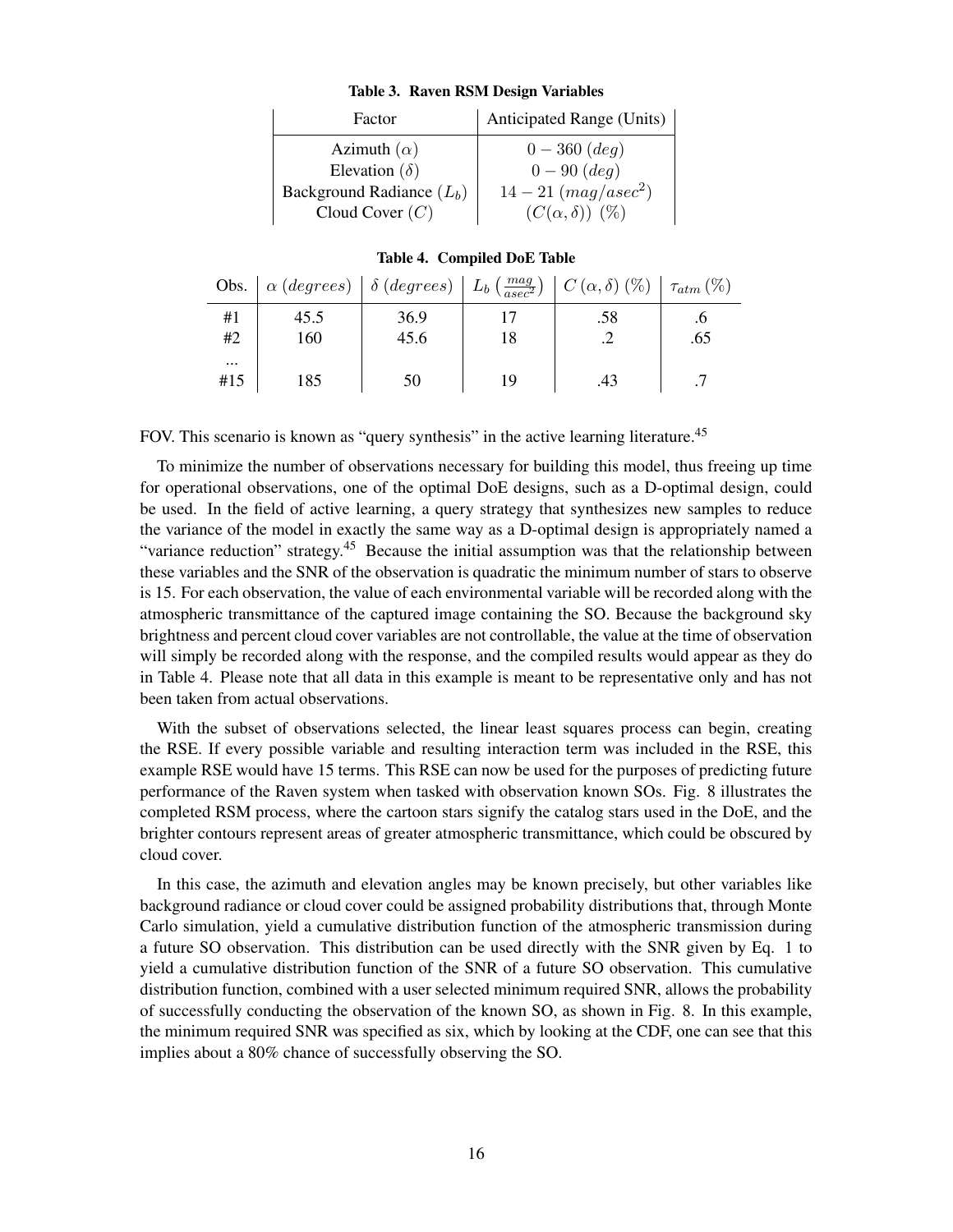## **CONCLUSION**

A loose history of autonomous telescopes was presented along with two common cognition models that functionally decompose tasks common to autonomous systems. It was found that these two cognition models were very similar, despite development by two different organizations. Autonomy architectures that were developed based on these common tasks were discussed, along with possible SSN DSN architectures. These autonomous architectures were found to be very similar, empirically demonstrating that a traditional 3-layer autonomy architecture was suited to a diverse range of problems, including telescope autonomy. The brief survey of previous SSN DSNs work demonstrated that spatially disparate sensors are most efficient when knowledge about mission planning activities are shared between one another. Using these findings, the proposed DSN and autonomy architecture for a Raven-class Telescope (RCT) was then described. The proposed autonomy architecture seeks to utilize the traditional 3-layer architecture, wherein increasingly intelligent agents are built to handle increasingly complex tasks. Additionally, the DSN architecture proposed represents an incremental change from the current SSN, where a dynamic scheduling agent termed the "CSP" agent is used to perform local schedule repair. The functions of each intelligent agent were detailed along with requisite background information. Here, consideration was given to solving the dynamic mission planning problem as a constraint satisfaction problem. Additionally, cutting edge methodologies from both systems engineering, information theory, and machine learning were synthesized into a single intelligent agent, termed the "RSM" agent. The specific implementation of these agents was explained using a tractable SSA example, where the MAS of a single Raven is tasked with learning the dynamic, local atmospheric transmittance and the resultant impact on probability of SO detection.

## FUTURE WORK

The implementation of the CSP and RSM agents on a single Raven will constitute a multi-agent system. This will serve as a platform to study the complex inter-agent dynamics typical of a MAS. For example, the RSM agent could learn that observations taken in the region of sky between 30° and 50° elevation have historically resulted in a greater number of previously unknown SO detections. Accordingly, the CSP agent repairs the current plan to include more observations in this region of the sky, resulting in greater system utility.



<span id="page-16-0"></span>Figure 8. RSM Process and Resulting SNR CDF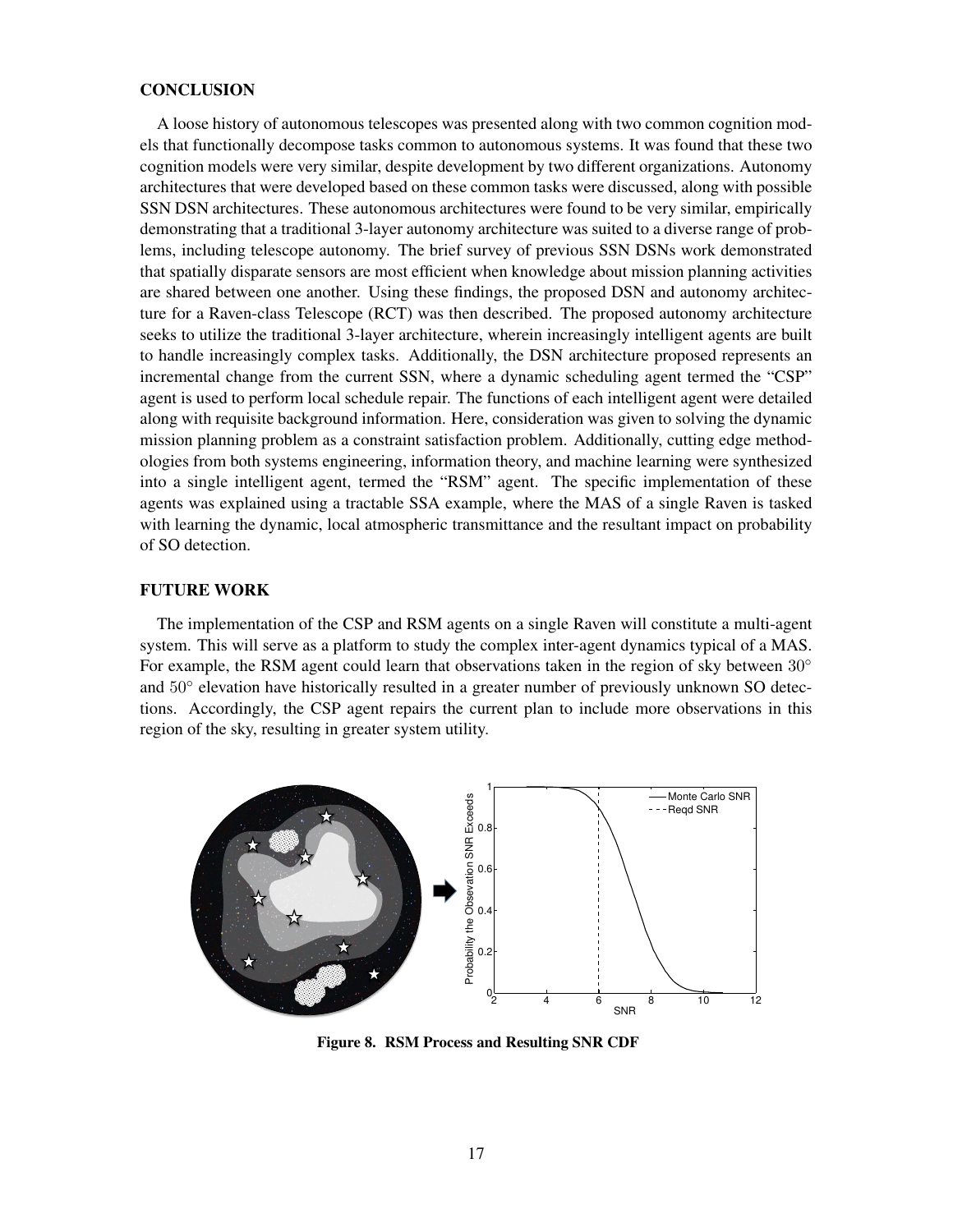Another useful investigation would be to use dynamic planning and scheduling to maximize the efficacy of the MAS when the observational objectives have interdependent utilities. An illustrative example is the case where a SO is predicted to flyby a high value space asset and the orbital elements of the SO have large variance. If an observation to refine these orbital elements is conducted before the time of the anticipated rendezvous, this action has a high utility value in the CSP. But, if scheduled to occur after after the expected flyby, this action has little utility.

The tight coupling between the CSP and the learning process suggests that another challenge is that of distributed learning. The Raven MAS is well suited to concurrent learning, as each Raven is independently learning and refining its performance predictions to improve overall team utility.<sup>[35](#page-18-17)</sup> While previous work has shown how cooperative intelligent agents can share sensory feedback, resultant actions, and learned decision policies in order in improve MAS performance.<sup>[44](#page-19-3)</sup> a central problem in concurrent learning is that each intelligent agent is adapting its behaviors using new, learned knowledge simultaneously.<sup>[35](#page-18-17)</sup> Of particular interest is how the autonomous DoE approach discussed earlier could be broken down into autonomous subtasks for multiple agents.

#### REFERENCES

- <span id="page-17-0"></span>[1] D. H. Rumsfeld, "Commission to Assess United States National Security Space Management and Organization," january, Committee on Armed Services of the U.S. House of Representatives, 2001.
- <span id="page-17-1"></span>[2] J. C. o. Staff, "Space Operations," Tech. Rep. JP 3-14, January 2009.
- <span id="page-17-2"></span>[3] G. Stokes, C. Von Braun, R. Sridharan, D. Harrison, and J. Sharma, "The space-based visible program," *Lincoln Laboratory Journal*, Vol. 11, No. 2, 1998, pp. 205–238.
- <span id="page-17-3"></span>[4] P. D. Nielsen, K. T. Alfriend, M. J. Bloomfield, J. T. Emmert, Y. Guo, T. D. Maclay, J. G. Miller, R. F. Morris, A. B. Poore, R. P. Russell, D. G. Saari, D. J. Scheeres, W. P. Schonberg, and R. Sridharan, "Continuing Kepler's Quest: Assessing Air Force Space Command's Astrodynamics Standards," tech. rep., National Research Council, Washington, D.C., September 2012.
- <span id="page-17-4"></span>[5] P. Kervin, J. Africano, P. Sydney, and D. Hall, "Small satellite characterization technologies applied to orbital debris," *Advances in Space Research*, Vol. 35, No. 7, 2005, pp. 1214–1225.
- <span id="page-17-5"></span>[6] *The Space Report 2011*. Colorado Springs, CO: Space Foundation, 2011.
- <span id="page-17-6"></span>[7] M. Mulrooney, P. Hickson, E. G. Stansbery, and E. S. Barker, "Orbital Debris Detection and Tracking Strategies for the NASA/AFRL Meter Class Autonomous Telescope (MCAT)," *61st International Astronautical Congress*, No. IAC-10.A6.1.5, Prague, September 2010.
- <span id="page-17-7"></span>[8] S. Kan, "China's Anti-Satellite Weapon Test," crs report for congress, Congressional Research Service, The Library of Congress, April 2007.
- <span id="page-17-8"></span>[9] T. S. Kelso, "Analysis of the Iridium 33-Cosmos 2251 Collision," *Advanced Maui Optical and Space Surveillance Technologies Conference*, September 2009.
- <span id="page-17-9"></span>[10] J.-C. Liou, "Update on Three Major Debris Clouds," 2010.
- <span id="page-17-10"></span>[11] C. Sabol, K. K. Luu, P. Kervin, D. Nishimoto, K. Hamada, and P. Sydney, "Recent Developments of the Raven Small Telescope Program," *AAS/AIAA Space Flight Mechanics Meeting*, Vol. AAS 02-131, 2002, p. 397.
- <span id="page-17-11"></span>[12] "Report on Technology Horizons A Vision for Air Force Science and Technology During 2010-2030," tech. rep., Office of the Chief Scientist of the U.S. Air Force (AF/ST), 2010.
- <span id="page-17-12"></span>[13] B. Weeden, "Going Blind: Why America is on the Verge of Losing its Situational Awareness in Space and What Can be Done About it," tech. rep., Secure World Foundation, 2012.
- <span id="page-17-13"></span>[14] K. Hill, P. Sydney, K. Hamada, R. Cortez, K. Luu, M. K. Jah, P. W. J. Schumacher, M. Coulman, J. Houchard, and D. Naho'olewa, "Covariance-Based Network Tasking of Optical Sensors," *Advanced Maui Optical and Space Surveillance Technologies Conference*, Wailea, HI, September 2010.
- <span id="page-17-14"></span>[15] T. Schildknecht, "Optical Astrometry of Fast Moving Objects Using CCD Detectors," *Geodatisch- ¨ geophysikalische Arbeiten in der Schweiz*, Vol. 49, 1994.
- <span id="page-17-15"></span>[16] J. R. Shell, "Optimizing Orbital Debris Monitoring with Optical Telescopes," *Advanced Maui Optical and Space Surveillance Technologies Conference*, Space Innovation and Development Center, September 2010.
- <span id="page-17-16"></span>[17] D. S. Board, "The Role of Autonomy in DoD Systems," tech. rep., U.S. Dept. of Defense, 2012.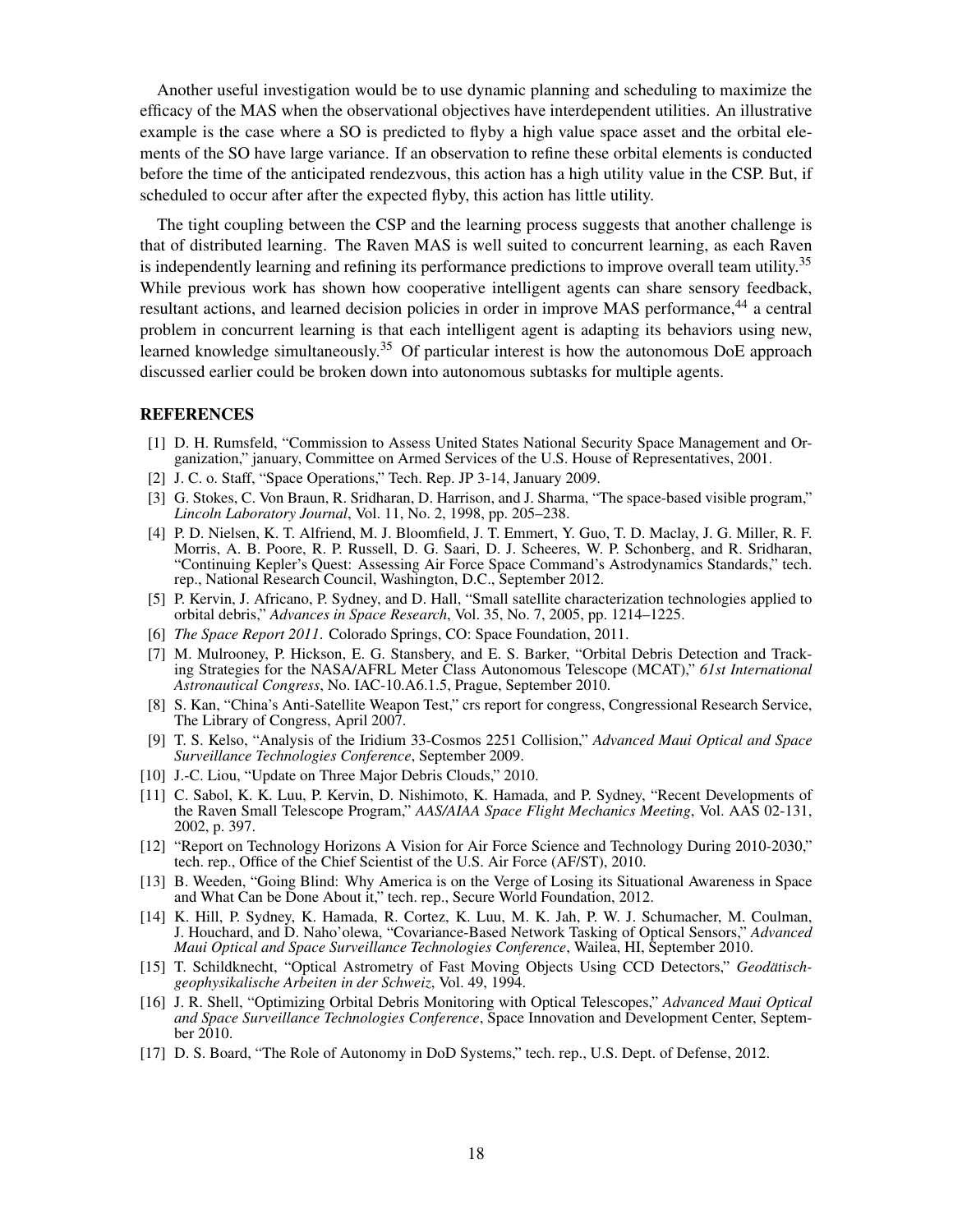- <span id="page-18-0"></span>[18] W. Truszkowski, L. Hallock, C. Rouff, J. Karlin, J. Rash, M. G. Hinchey, and R. Sterritt, *Autonomous and Autonomic Systems: With Applications to NASA Intelligent Spacecraft Operations and Exploration Systems*. Springer, 2009.
- <span id="page-18-1"></span>[19] S. Russell and P. Norvig, *Artificial Intelligence: A Modern Approach*. Prentice Hall, 3rd ed., 2009.
- <span id="page-18-2"></span>[20] S. K. Jayaweera, R. S. Erwin, and J. Carty, "Distributed Space Situational Awareness (D-SSA) with a Satellite-assisted Collaborative Space Surveillance Network," *18th World Congress of the International Federation of Automatic Control*, Milano, August-September 2011.
- <span id="page-18-3"></span>[21] R. White and A. Allan, "An overview of the heterogeneous telescope network system: Concept, scalability and operation," *Astronomische Nachrichten*, Vol. 329, No. 3, 2008, pp. 232–236, 10.1002/asna.200710958.
- <span id="page-18-4"></span>[22] A. J. Castro-Tirado, "Robotic Autonomous Observatories: A Historical Perspective," *Advances in Astronomy*, Vol. 2010, No. 570489, 2010.
- <span id="page-18-5"></span>[23] R. R. White, J. Wren, H. R. Davis, M. Galassi, D. Starr, W. T. Vestrand, and P. Wozniak, "TALON: the telescope alert operation network system: intelligent linking of distributed autonomous robotic telescopes," 2004, pp. 302–312, 10.1117/12.549438.
- <span id="page-18-6"></span>[24] W. T. Verstrand, D. Heath, W. James, P. Wozniak, N. Ben, R. White, J. Bloch, E. Fenimore, B. Hogge, M. Jah, and R. Rast, "Autonomous Global Sky Surveillance with Real-Time Robotic Follow-up: Night Sky Awareness through Thinking Telescopes Technology," *Advanced Maui Optical and Space Surveillance Technologies Conference*, 2008.
- <span id="page-18-7"></span>[25] F. Osinga, *Science, Strategy and War*. PhD thesis, Leiden University, 2005.
- <span id="page-18-8"></span>[26] J. Boyd, *A discourse on winning and losing*. 1987.
- <span id="page-18-10"></span><span id="page-18-9"></span>[27] J. Boyd, "Destruction and creation," *A Discourse on Winning and Losing*, 1976.
- [28] L. P. Kaelbling, M. L. Littman, and A. W. Moore, "Reinforcement Learning: A Survey," *arXiv preprint cs/9605103*, 1996.
- <span id="page-18-11"></span>[29] L. Busoniu, R. Babuska, and B. D. Schutter, "A Comprehensive Survey of Multiagent Reinforcement Learning," *Systems, Man, and Cybernetics, Part C: Applications and Reviews, IEEE Transactions on*, Vol. 38, IEEE, 2008, pp. 156–172.
- <span id="page-18-12"></span>[30] R. Alami, R. Chatila, S. Fleury, M. Ghallab, and F. Ingrand, "An architecture for autonomy," *The International Journal of Robotics Research*, Vol. 17, No. 4, 1998, pp. 315–337.
- <span id="page-18-14"></span>[31] T. Estlin, R. Volpe, I. Nesnas, D. Mutz, F. Fisher, B. Engelhardt, and S. Chien, "Decision-Making in a Robotic Architecture for Autonomy," *In Proceedings of the International Symposium on Artificial Intelligence, Robotics, and Automation in Space*, 2001.
- <span id="page-18-13"></span>[32] S. Lewandowski, D. Van Hook, G. O'Leary, J. Haines, and L. Rossey, "SARA: Survivable autonomic response architecture," *DARPA Information Survivability Conference & Exposition II, 2001. DISCEX'01. Proceedings*, Vol. 1, IEEE, 2001, pp. 77–88.
- <span id="page-18-15"></span>[33] T. Hobson and I. Clarkson, "Sensor-scheduling simulation of disparate sensors for Space Situational Awareness," *Advanced Maui Optical and Space Surveillance Technologies Conference*, Vol. 1, 2011, p. 60.
- <span id="page-18-16"></span>[34] B. Chaib-Draa and F. Dignum, "Trends in Agent Communication Language," *Computational Intelligence*, Vol. 18, 2002.
- <span id="page-18-17"></span>[35] L. Panait and S. Luke, "Cooperative Multi-Agent Learning: The State of the Art," *Autonomous Agents and Multi-Agent Systems*, Vol. 11, Springer, 2005, pp. 387–434.
- <span id="page-18-18"></span>[36] S. C. f. NASA Technology Roadmaps, "NASA Space Technology Roadmaps and Priorities: Restoring NASA's Technological Edge and Paving the Way for a New Era in Space," tech. rep., National Research Council of the National Academies, 2012.
- <span id="page-18-19"></span>[37] R. Ambrose, B. Wilcox, B. Reed, L. Matthies, D. Lavery, and D. Korsmeyer, "Robotics, Tele-Robotics and Autonomous Systems Roadmap Technology Area 04," tech. rep., National Aeronautics and Space Administration, April 2012.
- <span id="page-18-20"></span>[38] M. D. Johnston, "Spike: AI Scheduling for NASA's Hubble Space Telescope," *Artificial Intelligence Applications, 1990., Sixth Conference on*, IEEE, 1990, pp. 184–190.
- <span id="page-18-21"></span>[39] R. J. Brissenden, "Chandra X-ray Observatory Operations," *Astronomical Data Analysis Software and Systems X, ASP Conference Series* (F. R. J. Harnden, F. A. Primini, and H. E. Payne, eds.), Vol. 238, 2001, pp. 22–31.
- <span id="page-18-22"></span>[40] S. Tyler, J. O'Linger, S. Comeau, L. Garcia, W. Mahoney, D. McElroy, and D. Mittman, "Rapid replacement of Spitzer Space Telescope sequences: targets of opportunity and anomalies," *Proceedings of SPIE, Observatory Operations: Strategies, Processings, and Systems II* (R. J. Brissenden and D. R. Silva, eds.), Vol. 7016, 2008.